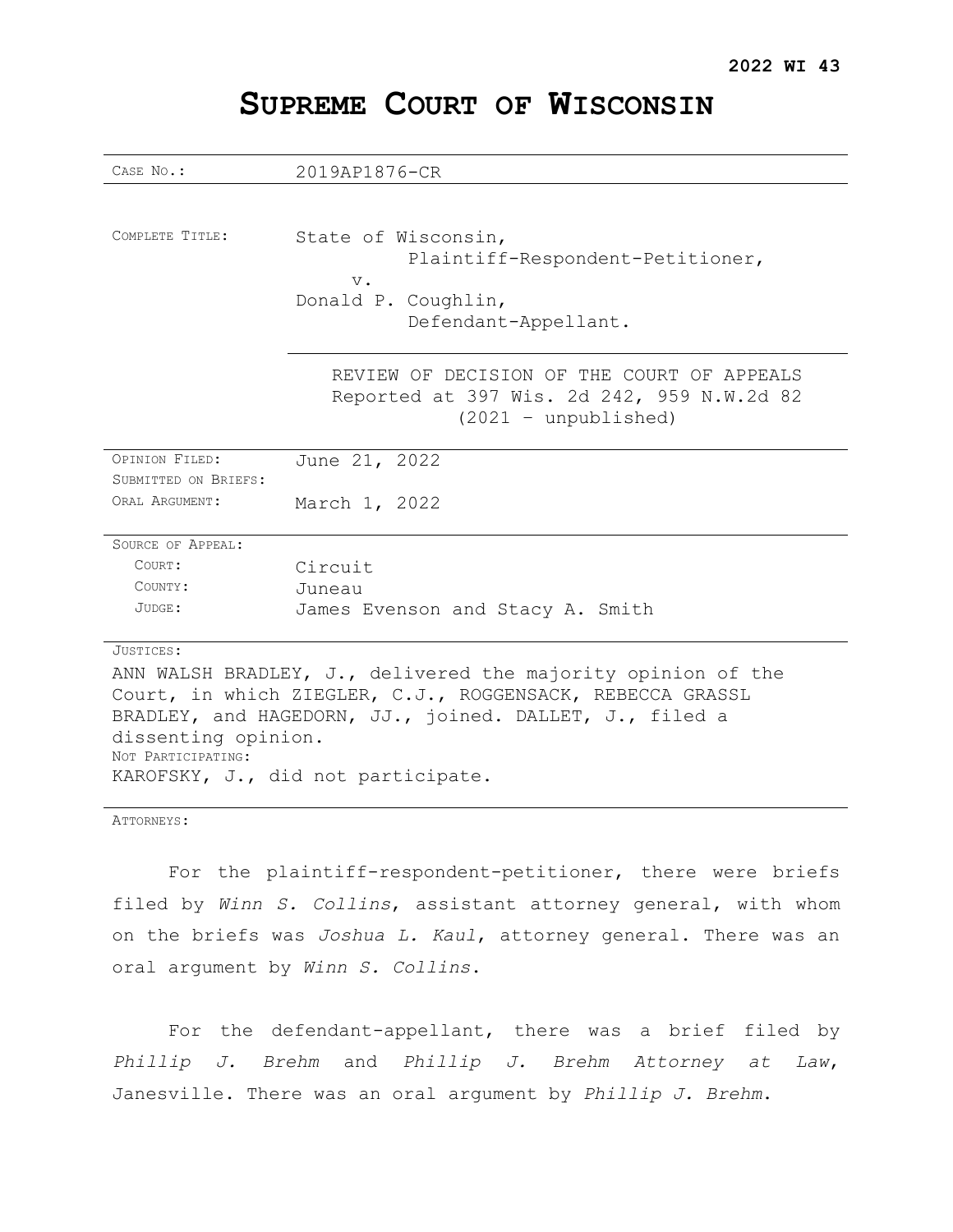## **2022 WI 43**

NOTICE

**This opinion is subject to further editing and modification. The final version will appear in the bound volume of the official reports.** 

No. 2019AP1876-CR (L.C. No. 2010CF222)

STATE OF WISCONSIN  $\cdot$  in SUPREME COURT

**State of Wisconsin,**

 **Plaintiff-Respondent-Petitioner,**

### **FILED**

 **v.**

**Donald P. Coughlin,**

 **Defendant-Appellant.**

# **JUN 21, 2022**

Sheila T. Reiff Clerk of Supreme Court

ANN WALSH BRADLEY, J., delivered the majority opinion of the Court, in which ZIEGLER, C.J., ROGGENSACK, REBECCA GRASSL BRADLEY, and HAGEDORN, JJ., joined. DALLET, J., filed a dissenting opinion.

KAROFSKY, J., did not participate.

REVIEW of a decision of the Court of Appeals. *Reversed.*

¶1 ANN WALSH BRADLEY, J. The State of Wisconsin seeks review of the court of appeals' unpublished decision, which reversed Donald Coughlin's convictions on 15 counts of sexual assault. Specifically, those counts consisted of 14 counts of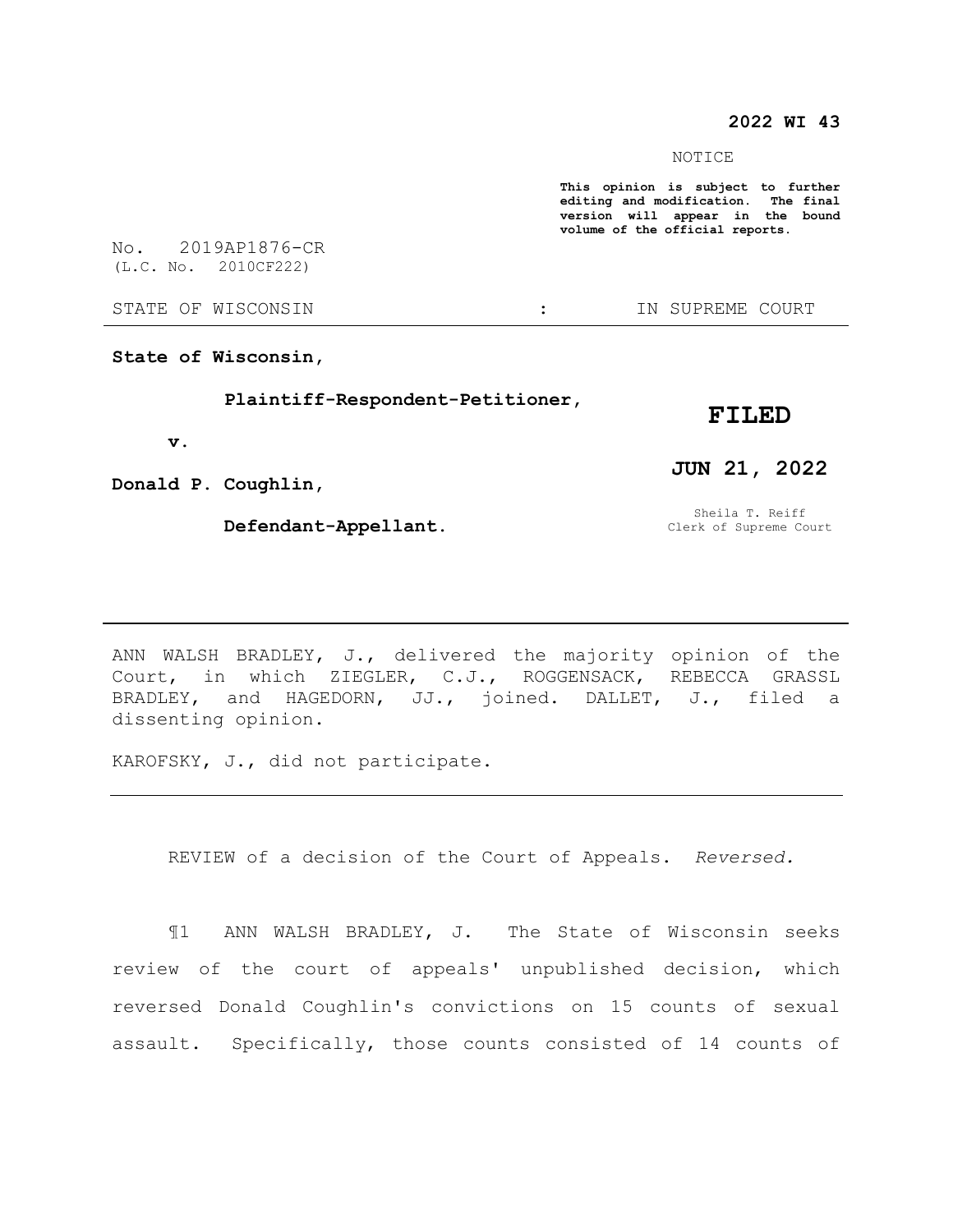first-degree and second-degree sexual assault of a child and one count of repeated sexual assault of a child.<sup>1</sup>

¶2 Arguing that the convictions should be reinstated, the State advances that there was sufficient evidence for the jury to find Coughlin guilty on all 15 counts at issue. It also asks this court to hold that the jury instructions control in an evidence-sufficiency claim when there is a discrepancy between the jury instructions and the verdict form.

¶3 In response, Coughlin contends that because the State did not ask questions particular to the charged time periods, there was no evidence upon which the jury could have convicted him on these 15 counts. For purposes of this case only, he also acknowledges that the jury instructions should guide this court's review.

¶4 Under the facts of this case, we conclude that the sufficiency of the evidence should be evaluated according to the jury instructions. Further, we conclude that there was sufficient evidence for the jury to find Coughlin guilty on all 15 counts at issue. Coughlin failed to overcome his heavy burden to show that no reasonable jury could have concluded, beyond a reasonable doubt, that he was guilty.

¶5 Accordingly, we reverse the decision of the court of appeals.

 $\overline{a}$ 

<sup>1</sup> State v. Coughlin, No. 2019AP1876-CR, unpublished slip op. (Wis. Ct. App. Mar. 4, 2021) (affirming in part and reversing in part judgment and order of the circuit court for Juneau County, James Evenson and Stacy A. Smith, Judges).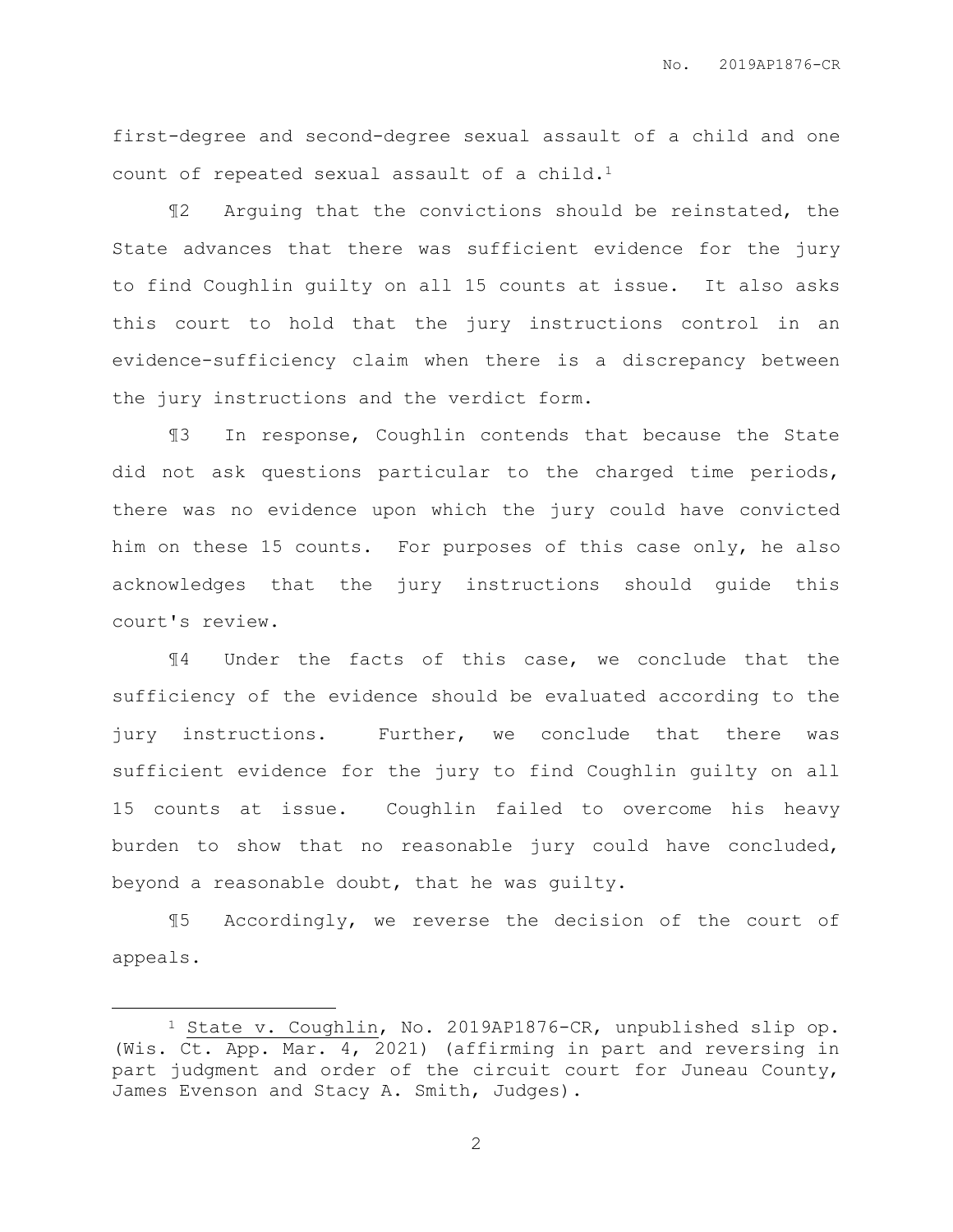I

¶6 In 2009, three individuals came forward as adults, alleging that Coughlin repeatedly sexually abused them over the course of their childhoods. Throughout the opinion, we refer to these individuals as Coughlin's older stepson, younger stepson, and nephew.

¶7 Initially, the State charged Coughlin with one count of repeated sexual assault of a child<sup>2</sup> and 21 counts of firstdegree<sup>3</sup> and second-degree<sup>4</sup> sexual assault of a child for alleged conduct that involved his nephew and two stepsons. The six counts involving his older stepson were affirmed by the court of appeals, and Coughlin does not contest his convictions on those counts. Thus, they are not at issue here.

¶8 The initial complaint also charged Coughlin with child enticement<sup>5</sup> involving a fourth alleged victim. This count

All subsequent references to the Wisconsin Statutes are to the 2017-18 version unless otherwise indicated.

<sup>3</sup> Wis. Stat. § 948.02(1)(e).

<sup>4</sup> Wis. Stat. § 948.02(2).

<sup>5</sup> Wis. Stat. § 948.07.

 $\overline{a}$ 

<sup>2</sup> Wis. Stat. § 948.025(1) (2017-18).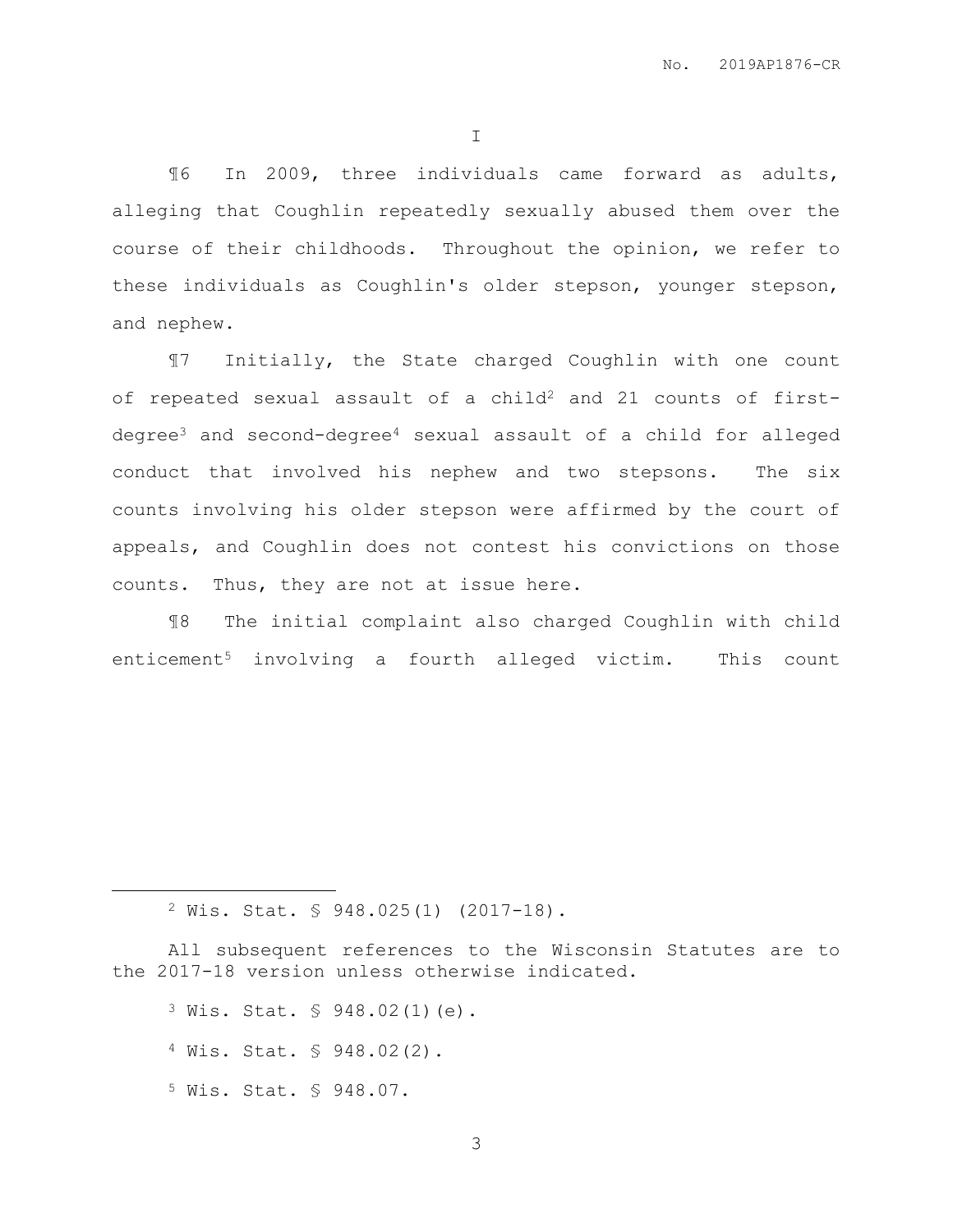involving the fourth individual is likewise not before us. The jury found Coughlin not guilty on that charge.<sup>6</sup>

¶9 Each count was tied to a separate, specified time period.7 The charged time periods involving the nephew encompassed primarily the autumn seasons of 1989, 1990, 1991, and 1992.<sup>8</sup> Pertaining to the younger stepson, the charged time periods involved primarily each spring from 1990 through 1994 and each autumn from 1989 through 1994.<sup>9</sup> The periods were delineated in this fashion for the younger stepson because during the school year he lived with his mother, siblings, and

 $\overline{a}$ 

 $7$  We refer to these charged time periods as the autumn and spring months because that is generally the seasons that the charged months cover. However, we recognize that in certain instances, some of the charged time periods technically begin or end outside of that named season.

8 Specifically, the charged time periods involving the nephew were September 1-November 19, 1989 (Count 7), September 1-December 31, 1990 (Count 8), September 1-December 31, 1991 (Count 9), and September 1-November 19, 1992 (Count 11).

<sup>9</sup> September 1-December 31, 1989 (Count 12), February 1-May 14, 1990 (Count 13), September 1-December 31, 1990 (Count 14), February 1-May 14, 1991 (Count 15), September 1-November 9, 1991 (Count 16), February 1-May 14, 1992 (Count 17), September 1- December 31, 1992 (Count 18), February 1-May 14, 1993 (Count 19), September 1-December 31, 1993 (Count 20), February 1-May 14, 1994 (Count 21), and September 1-November 9, 1994 (Count 22).

<sup>6</sup> After getting divorced from the stepsons' mother, Coughlin remarried. The individual associated with the child enticement count was the boyfriend of Coughlin's stepdaughter from that later marriage. For this count, the time period was on or about and between February 1, 2008, and February 28, 2008, more than a decade in time after the other charged offenses. The facts alleged pursuant to this count were unconnected to the facts pertaining to the nephew and stepsons discussed in this opinion.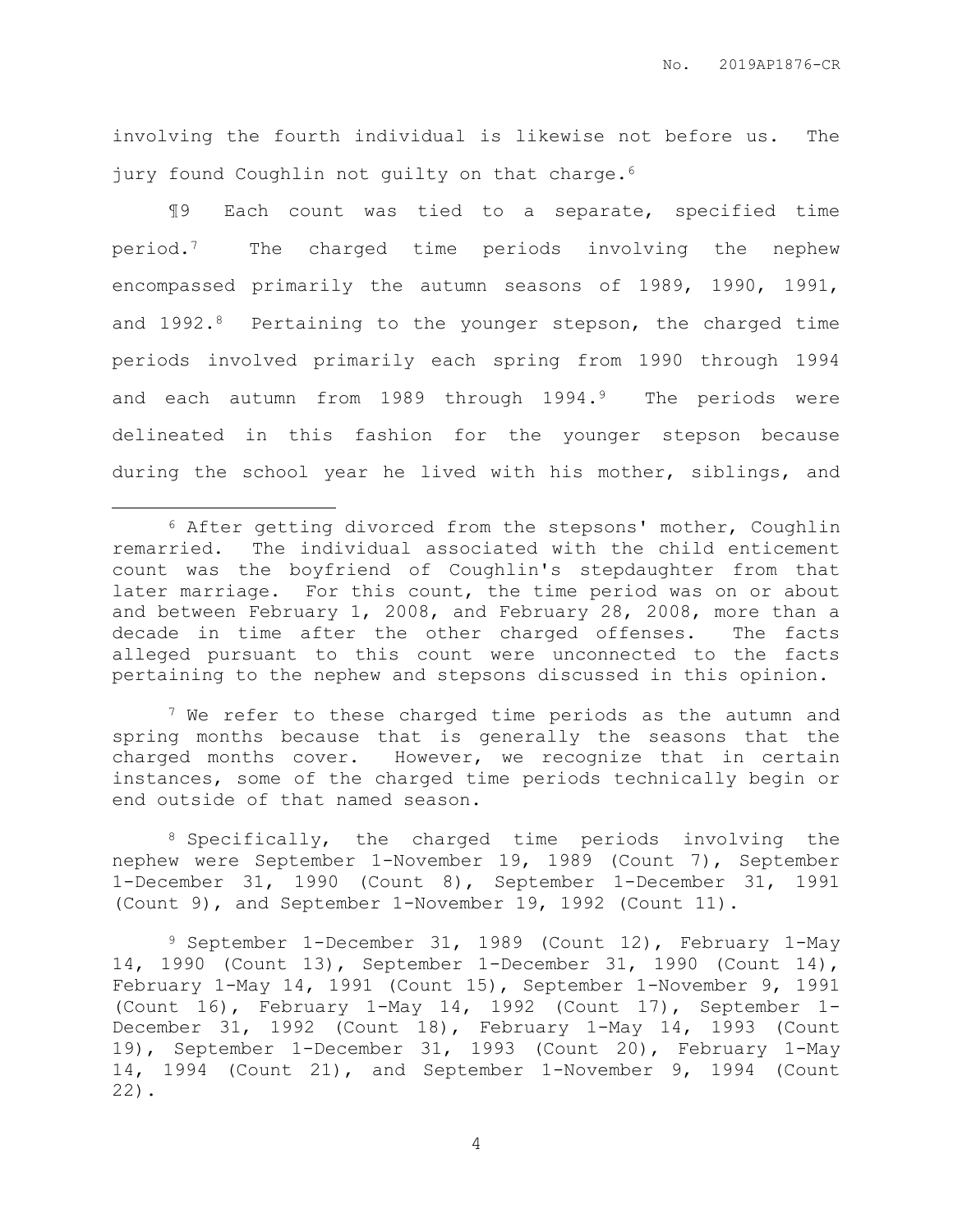Coughlin but spent summers with his uncle, at which time he would not have had as much interaction with Coughlin.

¶10 At trial, the nephew and stepsons described an environment of near constant physical and sexual abuse at the hands of Coughlin. They also described Coughlin making threats that discouraged them from reporting the abuse. Such threats included Coughlin threatening to kill them or their mother, and Coughlin stating that no one would believe the boys if they came forward.

¶11 According to the nephew's and stepsons' testimony, the abuse occurred either when one of them was alone with Coughlin or when all or some combination of the three boys were alone with Coughlin. The locations of the abuse included Coughlin's truck when the boys went deer shining with him in autumn, at the village firehouse where Coughlin was fire chief, and at the family home where the stepsons lived with Coughlin. The nephew lived nearby and often spent time at Coughlin's home with the stepsons.

¶12 Specifically, the nephew testified that he started sixth grade in 1988 at 11 years old and that the sexual abuse started when he was in sixth grade. The first incident involved Coughlin measuring his penis when they were at the firehouse. The nephew explained that the sexual abuse continued the same year as the first incident when he would go deer shining with Coughlin and his cousins (the stepsons). He said that they went deer shining "quite a bit," further stating that it "[c]ould be four times a month, could be once a month, depending on the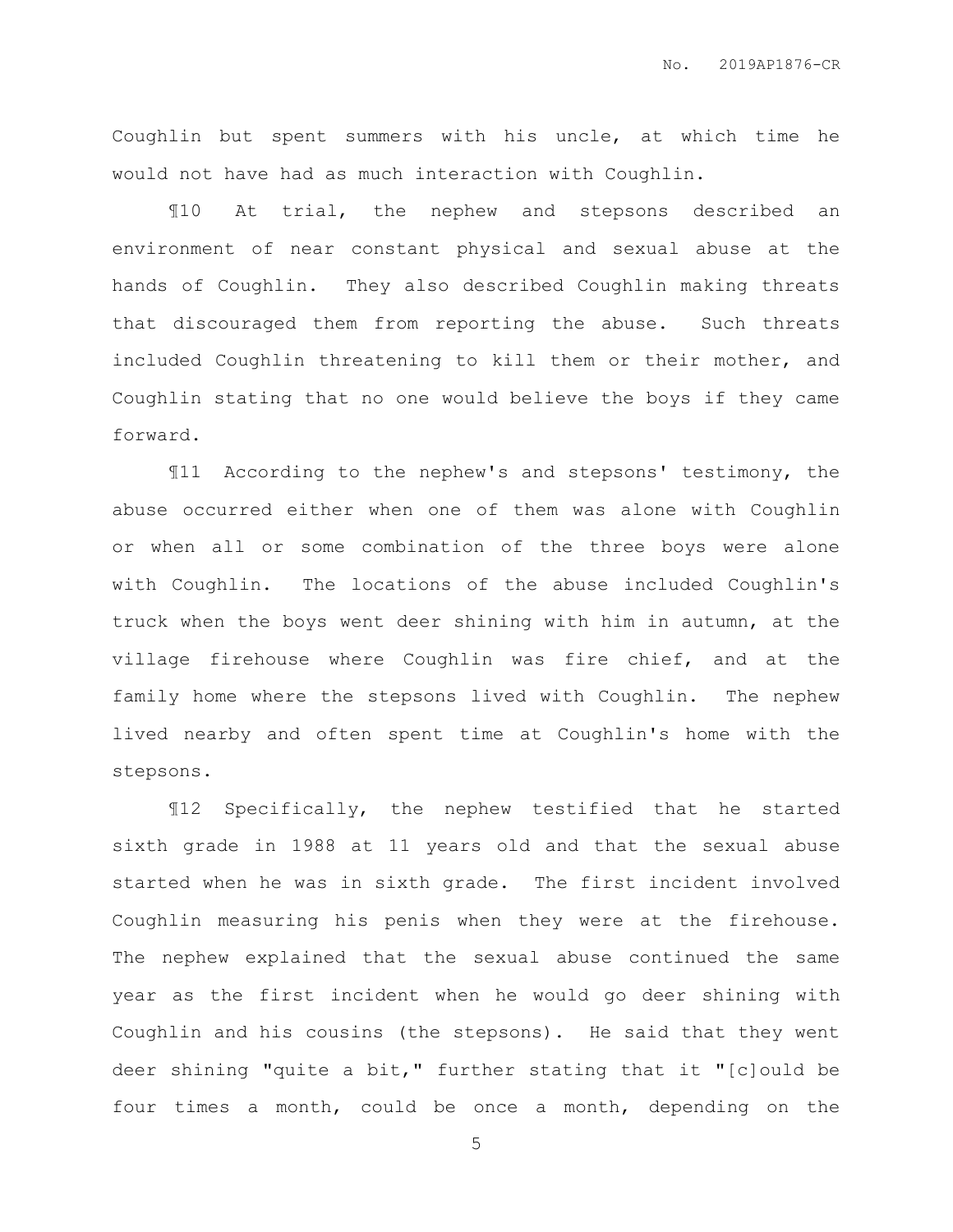month." He confirmed that deer shining happened "more than once a month during the late summer and fall." The nephew's testimony also illustrated the pervasiveness of the abuse: "[T]here was so many incidents of stuff that -- to say one time for one thing is pretty hard to remember." He testified that the abuse continued until he finished high school, and confirmed that it happened at least once in the autumn months of 1989, 1990, 1991, and 1992.

¶13 The younger stepson likewise testified that Coughlin started sexually abusing him in 1985 when he was seven years old. He explained that Coughlin abused him when he took the boys deer shining, which occurred "twice a week" in the autumn of each year. Additionally, he testified that the abuse would also occur at the home where he and the older stepson lived at the time with their mother, Coughlin, and two sisters. When asked how often the abuse would occur in the home, the younger stepson responded, "Weekly." The younger stepson testified that in the autumn of 1989, some sort of sexual activity "[d]efinitely" occurred and that they would go deer shining with Coughlin one to two times a week at a minimum.

¶14 With regard to the spring of 1990, the younger stepson testified that some type of sexual activity happened "[a]t least once a week." In response to questioning, he also confirmed that some type of sexual activity occurred at least once in the autumn of 1990, spring of 1991, autumn of 1991, spring of 1992, autumn of 1992, spring of 1993, autumn of 1993, and spring of 1994. He further confirmed that Coughlin asked him to engage in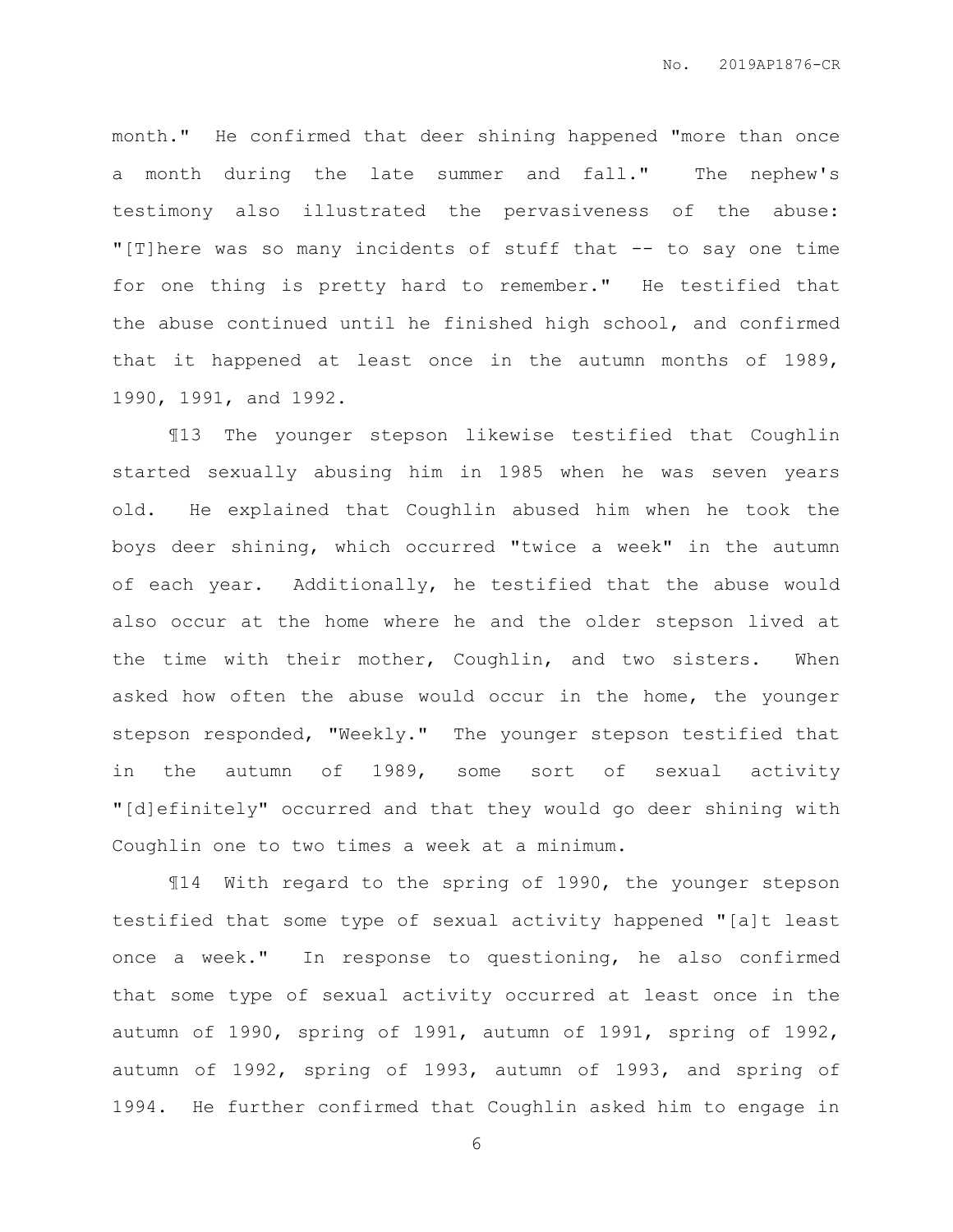sexual activity on at least three occasions in the autumn of 1994.

¶15 Even though Coughlin does not challenge his convictions as to the six counts involving the older stepson, the testimony regarding those convictions also displayed the pervasiveness of the abuse experienced by all three children. The older stepson explained that "going hunting, going shining deer, going to cut wood, going to play at the firehouse, those types of things where we'd be alone with him would lead up to it almost every time." He testified that they would be "out shining deer nonstop" in autumn, which was an occasion when the abuse would occur "without fail." The older stepson said that Coughlin would "pull his penis out of his pants and begin stroking it, and asking one of us to or ask us to join in, either masturbating ourselves or masturbate him." The older stepson explained that at the firehouse, Coughlin would abuse them "[b]asically every time [they] were alone with him."

¶16 Throughout trial, the nephew and stepsons often used the term "masturbate" to describe the following scenarios: when they would "masturbate" themselves at Coughlin's direction, when Coughlin would "masturbate" himself in their presence, when Coughlin would "masturbate" the boys, and when the boys would "masturbate" Coughlin at Coughlin's direction. The State would often refer to all four types of conduct as "sexual activity." It also referenced both Coughlin touching the boys' penises and Coughlin causing the boys to touch his penis in its closing argument.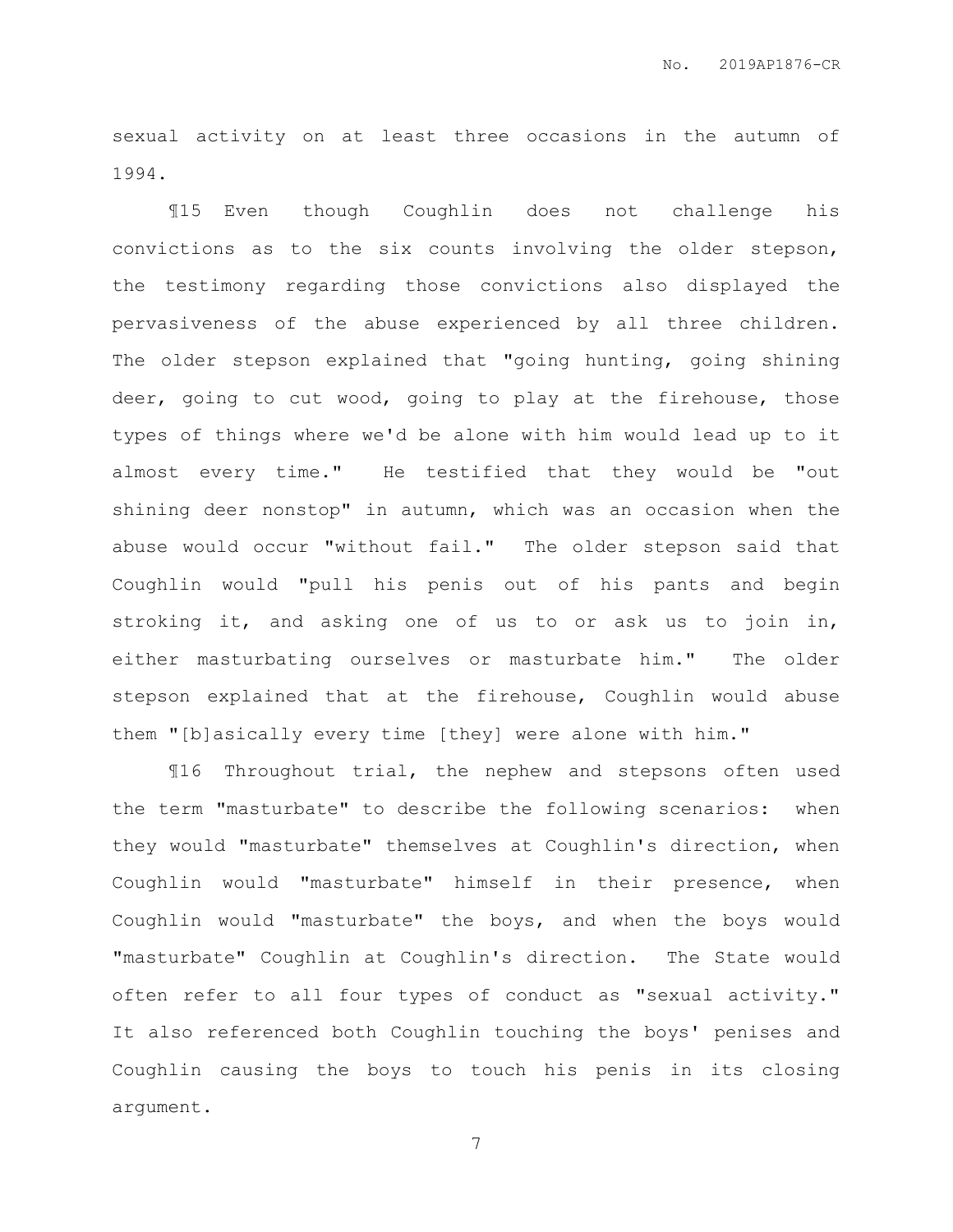¶17 In his trial testimony, Coughlin denied that he ever abused his nephew or two stepsons or that he ever masturbated in their presence or instructed them to masturbate. He said that he never molested them on their deer shining trips, in the home, or at other locations.

¶18 At the close of evidence, the circuit court instructed the jury and also read each verdict form to the jury. As relevant here, the definition of "sexual contact" in the jury instructions differed from the definition in the verdict form. The jury instructions defined "sexual contact" as "an intentional touching of the penis" of the nephew and stepsons by Coughlin or "an intentional touching by the victim" of Coughlin's penis "if the defendant intentionally caused or allowed the victim to do that touching." For there to have been sexual contact, the defendant must have acted with the intent to become sexually aroused or gratified.

¶19 By contrast, the verdict form defined "sexual contact" as only "the defendant touching the victim's penis" and did not include Coughlin intentionally causing them to touch his penis. "Sexual contact," in either definition, did not include instances when the nephew and stepsons masturbated themselves at Coughlin's direction or when Coughlin masturbated himself in the presence of the boys.

¶20 The jury found Coughlin guilty of the counts involving the nephew and stepsons and acquitted him of the child enticement charge involving another individual. Coughlin filed a postconviction motion, asking the circuit court to dismiss all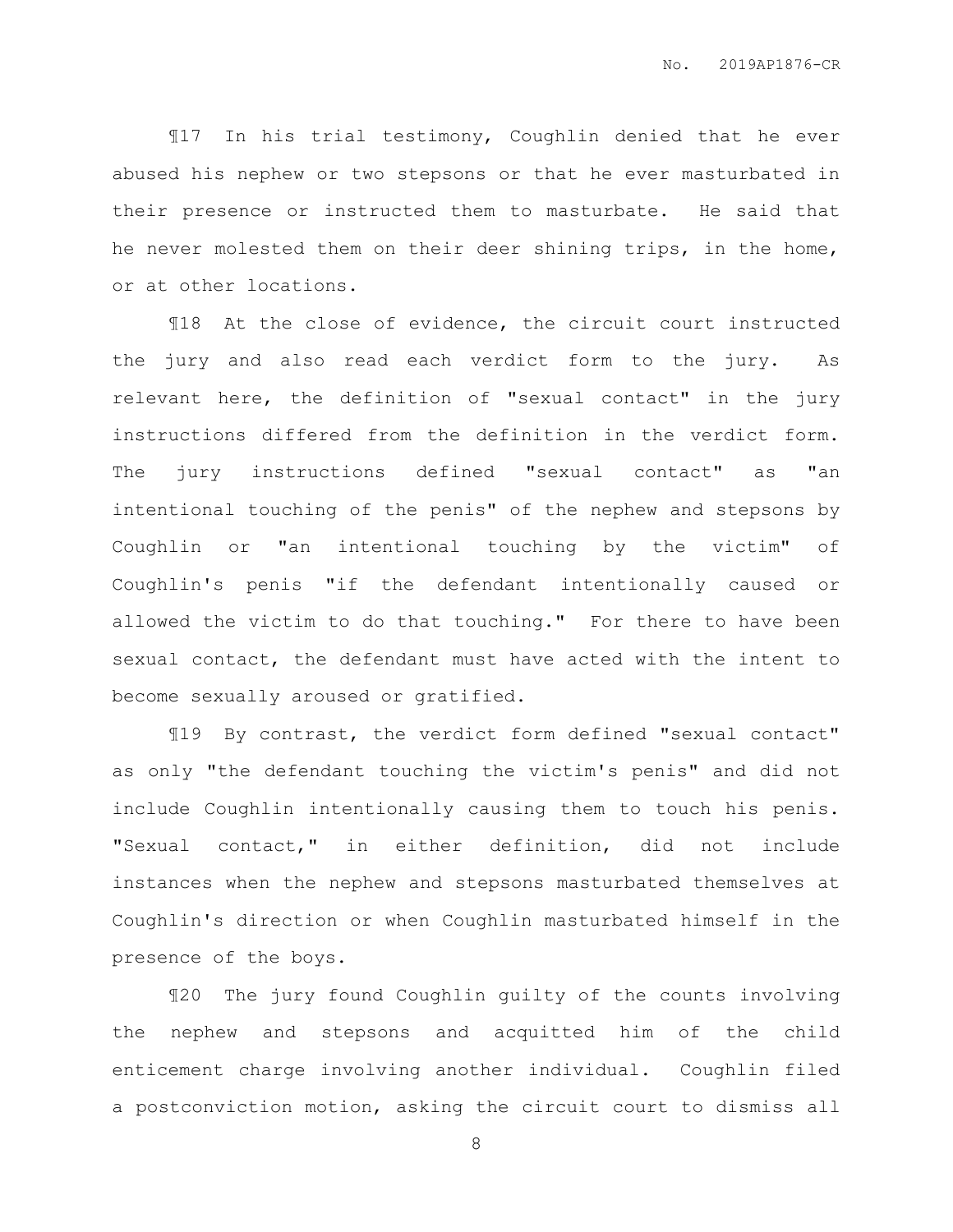counts on the grounds that there was an insufficient factual basis to support a conviction for each count. In the alternative, Coughlin argued that he was entitled to a new trial due to ineffective assistance of counsel or because the real controversy had not been tried.

¶21 Reasoning that there was "more than enough evidence as [to] each time period that there was a physical touching done by the defendant or the defendant had them touch him," the circuit court denied Coughlin's motion. It further stated:

[S]ince there was clearly testimony that supports the defendant on multiple occasions, either masturbating each victim or caused each victim to masturbate the defendant, it must be assumed that the jury used this testimony to support its verdict that the defendant was guilty of each of the counts they found him guilty of.

The circuit court also concluded that Coughlin's counsel was not ineffective and that all of the real controversies had been tried to the jury.

¶22 The court of appeals affirmed Coughlin's convictions for the six counts involving the older stepson and reversed his convictions as to the remaining counts involving the nephew and younger stepson. State v. Coughlin, No. 2019AP1876-CR, unpublished slip op., ¶2 (Wis. Ct. App. Mar. 4, 2021). It measured the sufficiency of the evidence against the verdict form and concluded that the evidence was insufficient to find Coughlin guilty on those counts. Id., ¶¶19, 37. In reaching its conclusion, the court of appeals reasoned that "there was no evidence from which a jury could conclude beyond a reasonable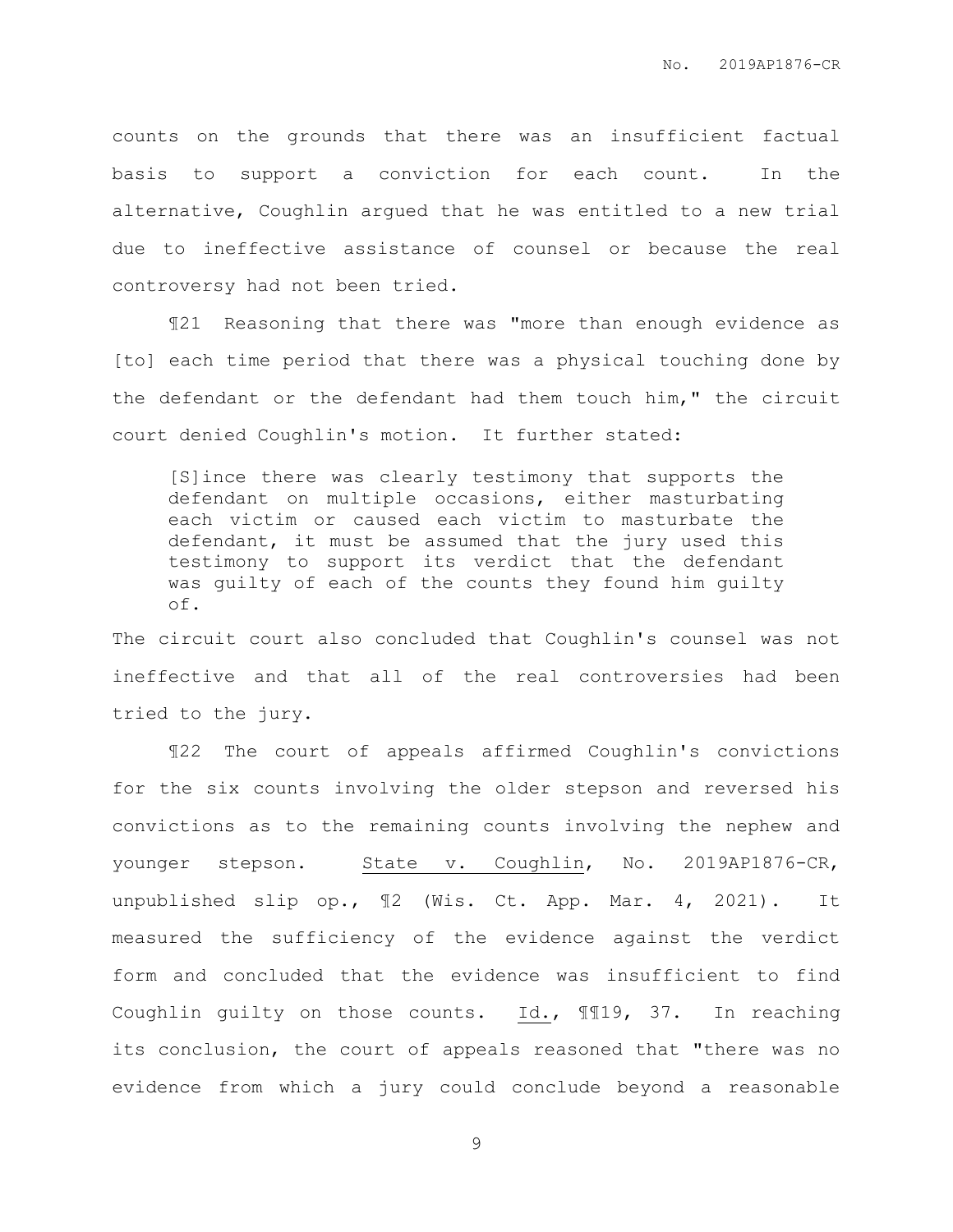doubt" that Coughlin touched the nephew's and younger stepson's penises during any of the charged time periods. Id., ¶24; see id., ¶28. The court of appeals also observed that its conclusion on sufficiency of the evidence would have been the same even if it had evaluated the evidence according to the jury instructions instead of the verdict form. Id., ¶37 n.13.

¶23 Further, the court of appeals rejected Coughlin's argument that a new trial was warranted in the interests of justice on the six counts it affirmed.<sup>10</sup> Id.,  $\text{I36.}$  The State petitioned for this court's review of the court of appeals' reversal of the 15 counts. Coughlin did not cross-petition for review of the court of appeals' affirmance of his convictions on counts 1-6 involving the older stepson, and as noted, those counts are not before us.

#### II

¶24 We are called upon to determine whether the evidence at trial was sufficient to support Coughlin's convictions on the 15 counts involving the nephew and younger stepson. When a defendant challenges a verdict based on sufficiency of the evidence, we give deference to the jury's determination and view the evidence in the light most favorable to the State. State v. Long, 2009 WI 36, ¶19, 317 Wis. 2d 92, 765 N.W.2d 557. If more than one inference can be drawn from the evidence, we must adopt

 $\overline{a}$ 

<sup>10</sup> Coughlin abandoned his ineffective assistance of counsel claim at the court of appeals and does not raise it here. He likewise does not raise the argument that a new trial is warranted in the interests of justice.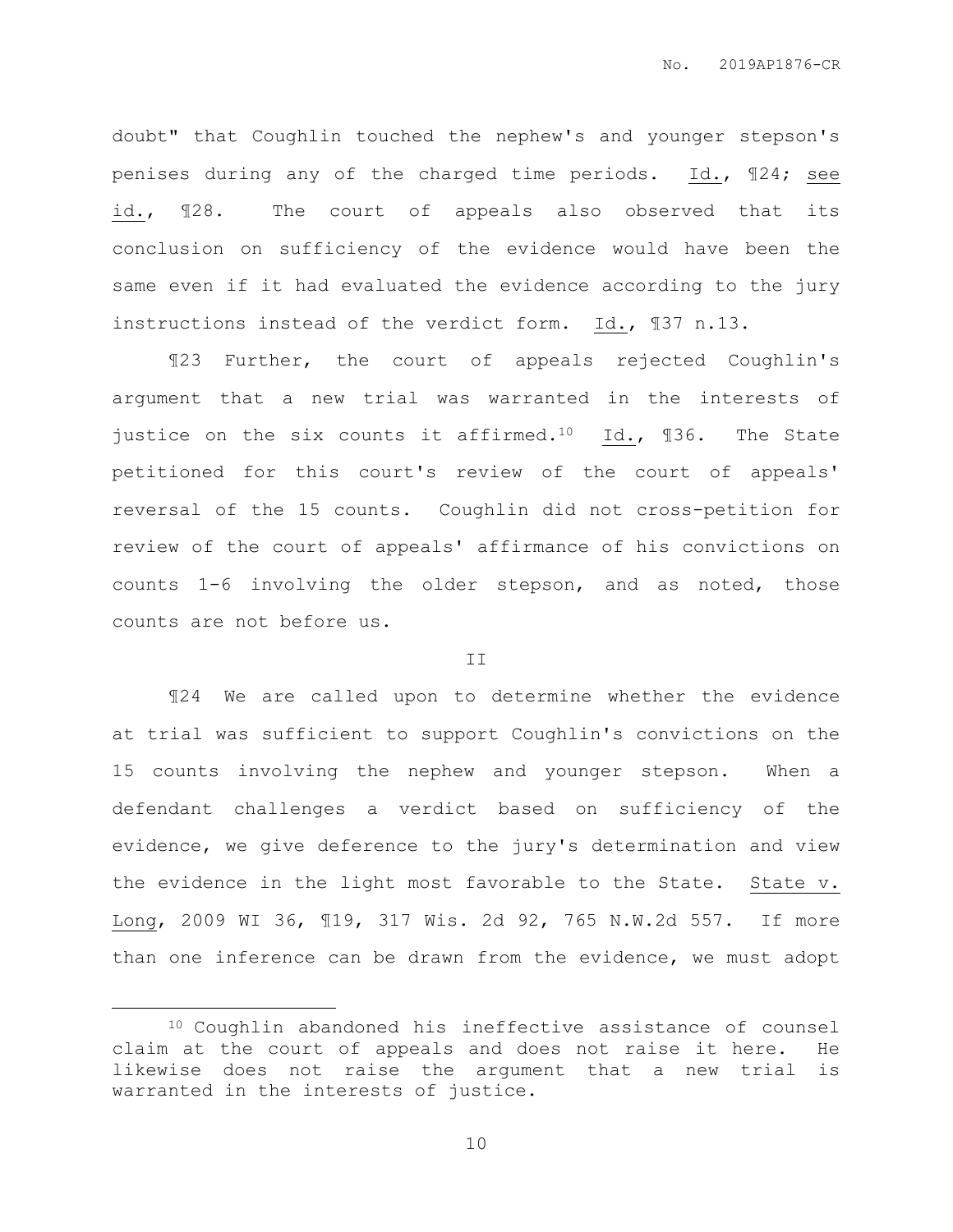the inference that supports the conviction. Id. We will not substitute our own judgment for that of the jury unless the evidence is so lacking in probative value and force that no reasonable jury could have concluded, beyond a reasonable doubt, that the defendant was guilty. Id.

¶25 Thus, "a defendant challenging the sufficiency of the evidence bears a heavy burden to show the evidence could not reasonably have supported a finding of guilt." State v. Beamon, 2013 WI 47, ¶21, 347 Wis. 2d 559, 830 N.W.2d 681. Lastly, we consider the totality of the evidence when conducting a sufficiency of the evidence review. State v. Smith, 2012 WI 91, ¶36, 342 Wis. 2d 710, 817 N.W.2d 410.

#### III

¶26 We begin by addressing the threshold question of whether the jury instructions or the verdict form will guide our review of the sufficiency of the evidence in this case. Subsequently, we evaluate the evidence to determine whether a reasonable jury could find that Coughlin was guilty on the 15 counts at issue.

#### A

¶27 In this case we are asked to determine first if we are testing the sufficiency of the evidence against the jury instructions or the verdict form. The court of appeals assumed without deciding that it "should compare the trial evidence with the crime as described in the verdict form, rather than as defined in the jury instructions." Coughlin, No. 2019AP1876-CR, at ¶19. It further observed that its conclusions about the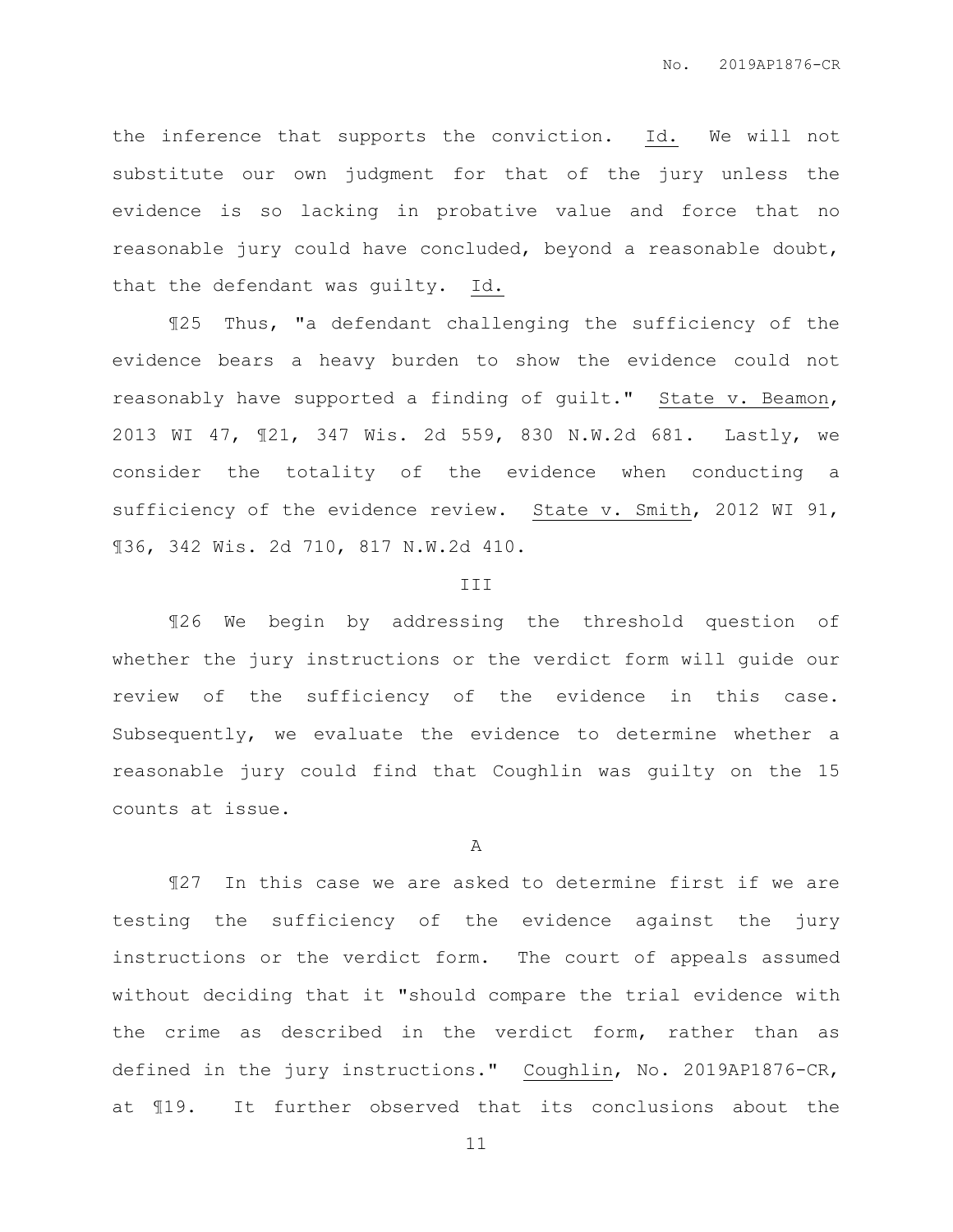sufficiency of the evidence would be the same if it had instead measured the evidence against the jury instructions. Id., ¶37 n.13.

¶28 Here the parties no longer contest this issue and essentially agree that the jury instructions should control at least for purposes of this case. We agree, and for the reasons set forth below, determine that in this case the jury instructions should govern our review. Our determination here to evaluate the sufficiency of the evidence against the jury instructions is based not only on the agreement of the parties, but also on a review of our case law together with a review of this record.

¶29 In State v. Beamon, this court addressed a situation where the jury instructions contained an erroneous statement of law. 347 Wis. 2d 559, ¶37. We measured the sufficiency of the evidence against the statutory elements of the crime, not the jury instructions, because the jury instructions did not correctly set forth the law.  $Id.,$   $\P$  $124, 40.$  However, the court observed that "[g]enerally, when the jury instructions conform to the statutory requirements of that offense, we will review the sufficiency of the evidence by comparison to those jury instructions." Id., ¶22.

¶30 In this case, the jury instructions adhere to the statutory elements of the offenses.<sup>11</sup> Unlike in Beamon, the jury

 $\overline{a}$ 

<sup>11</sup> Wisconsin Stat. § 948.01(5) provides in part that sexual contact is defined as: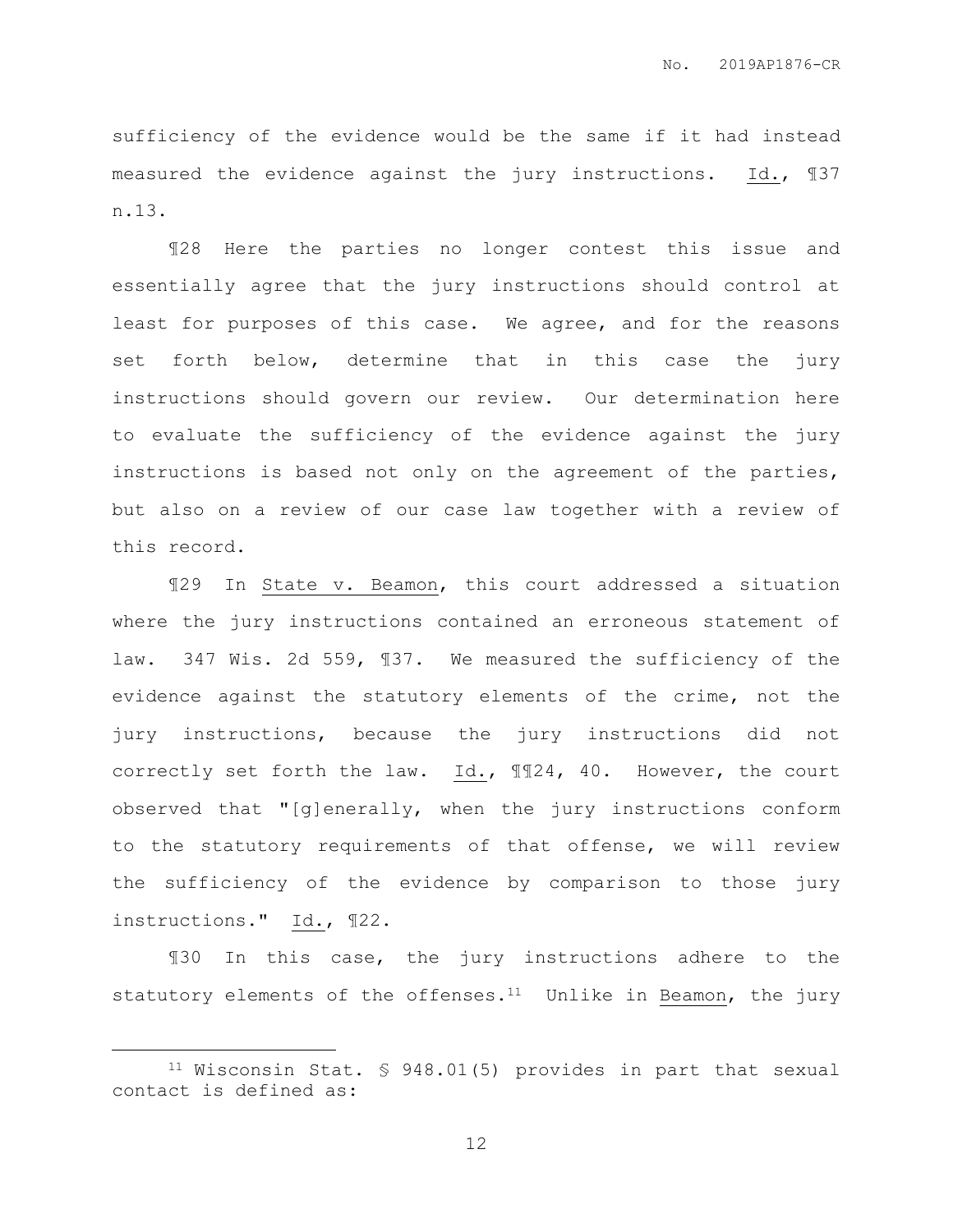instructions here did not constitute an erroneous statement of the law. Therefore, in reaching our conclusion, we take into account Beamon's statement regarding the trajectory of the law.

¶31 Further, a review of this record indicates that the parties seemingly understood "sexual contact" to mean both Coughlin touching the victims' penises and Coughlin causing the victims to touch his penis. "[J]ury instructions may be erroneous if they fail to instruct the jury on the theory of the crime that was presented to the jury during trial." State v. Williams, 2015 WI 75, ¶57, 364 Wis. 2d 126, 867 N.W.2d 736.

¶32 Here, the definition as reflected in the jury instructions was the theory of the crime presented throughout trial. The victims testified to both types of sexual contact, and the State explicitly acknowledged both forms of sexual contact in its closing argument. The record does not indicate that the jury was led to believe only Coughlin touching the

(a) Any of the following types of intentional touching, whether direct or through clothing, if that intentional touching is either for the purpose of sexually degrading or sexually humiliating the complainant or sexually arousing or gratifying the defendant:

 $\overline{a}$ 

1. Intentional touching by the defendant or, upon the defendant's instruction, by another person, by the use of any body part or object, of the complainant's intimate parts.

2. Intentional touching by the complainant, by the use of any body part or object, of the defendant's intimate parts or, if done upon the defendant's instructions, the intimate parts of another person.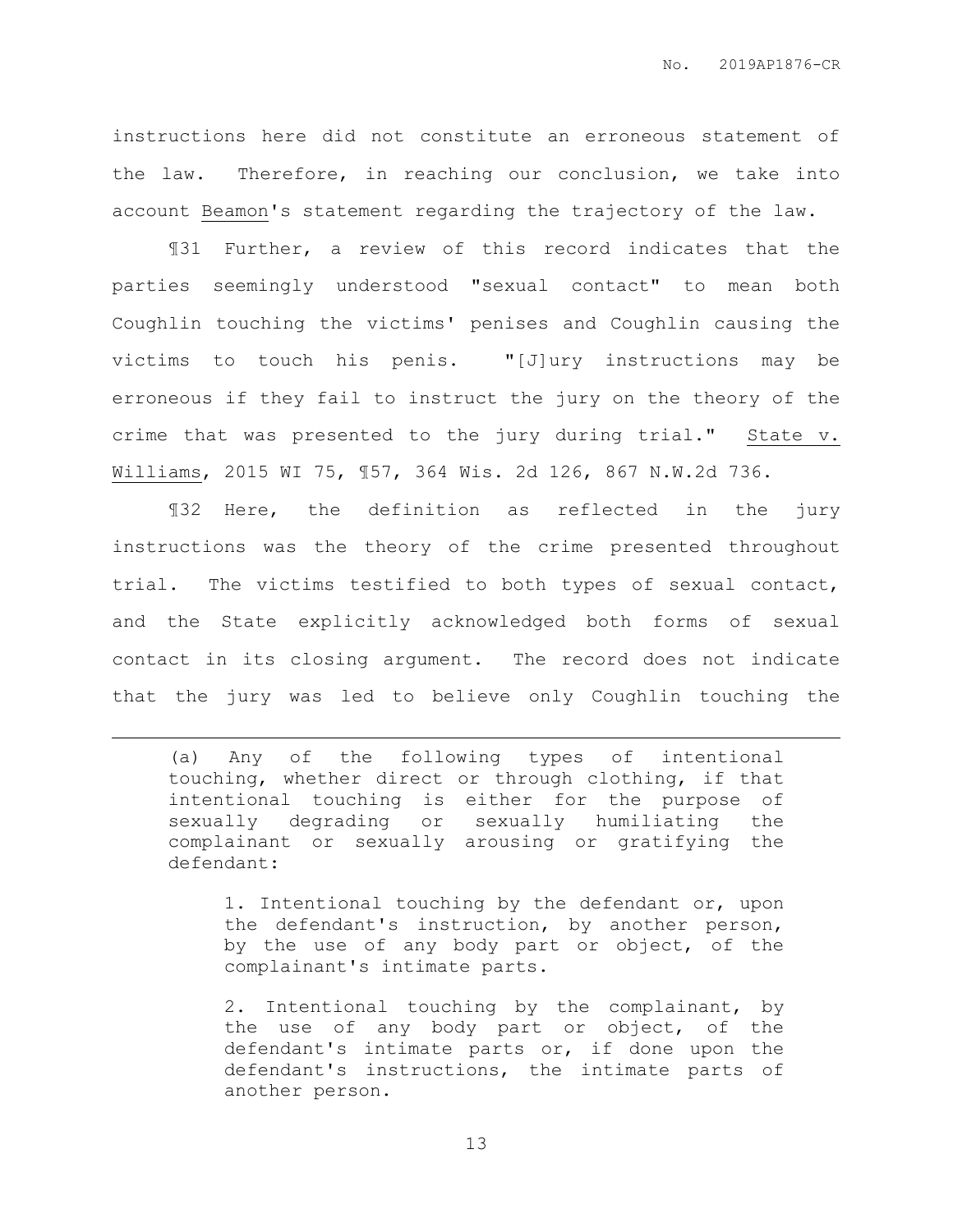boys' penises constituted sexual contact. Therefore, the jury instructions did not fail to instruct the jury on the theory of crime presented at trial. Under the facts of this case, we thus evaluate the sufficiency of the evidence against the jury instructions.

B

¶33 We address next whether a reasonable jury could have concluded beyond a reasonable doubt that during each of the charged time periods Coughlin engaged in "an intentional touching of the penis" of his nephew and younger stepson or there occurred "an intentional touching by the victim" of Coughlin's penis "if the defendant intentionally caused or allowed the victim to do that touching." As observed above, when a defendant challenges a verdict based on sufficiency of the evidence, we give deference to the jury's determination and view the evidence in the light most favorable to the State. Long, 317 Wis. 2d 92, ¶19. Accordingly, the defendant faces a heavy burden. Beamon, 347 Wis. 2d 559, ¶21.

¶34 Our determination is influenced by both deference to a jury verdict and reasonable inferences that can be drawn from the evidence presented. We keep in mind that a juror is not required to "ignore the larger picture so as to focus on each piece in a vacuum and ask whether that piece standing alone supports a finding of guilt." Smith, 342 Wis. 2d 710, ¶36. Thus, in giving deference to the jury verdict and viewing the evidence, together with reasonable inferences, in the light most favorable to the State, we conclude that there was sufficient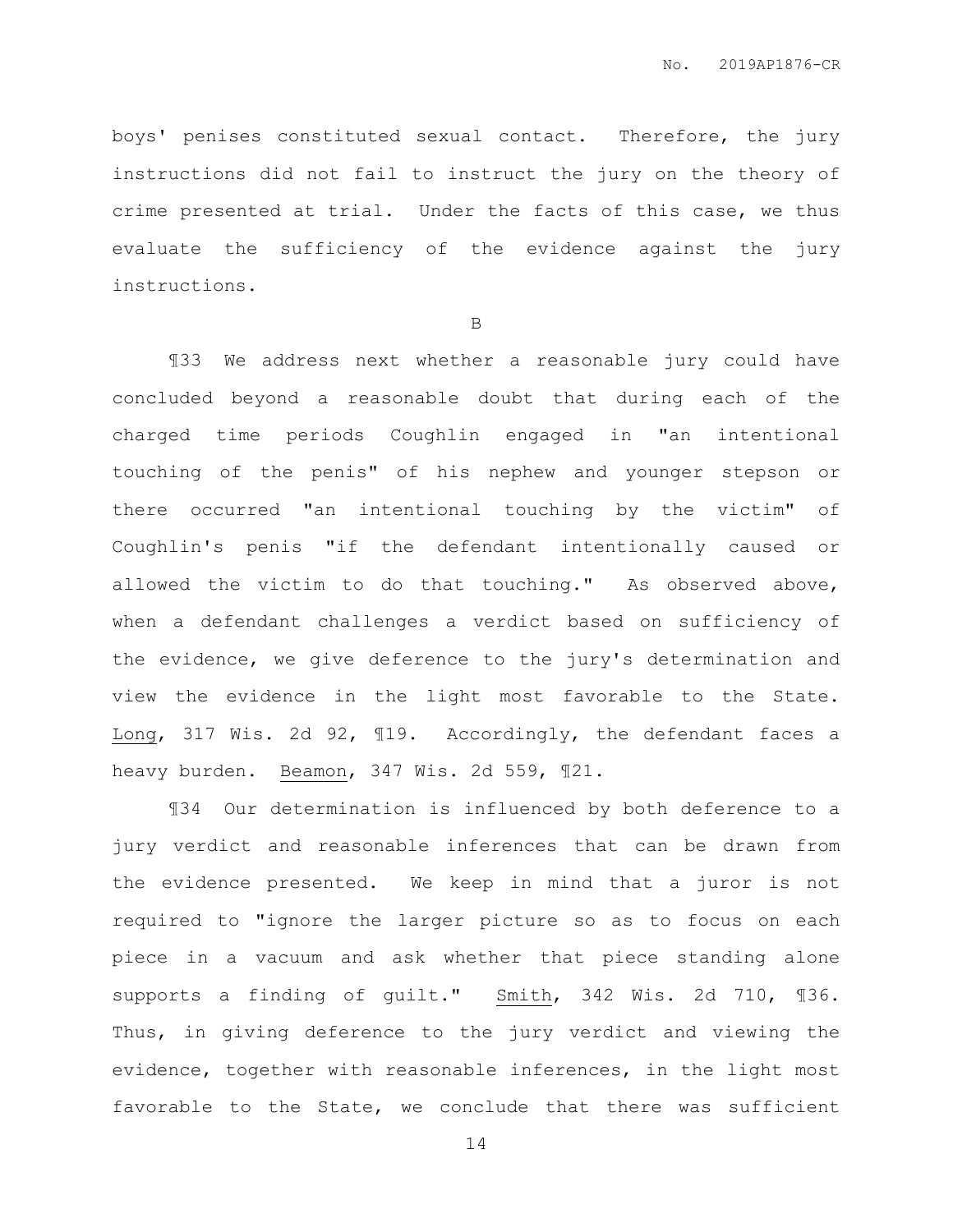evidence for the jury to find Coughlin guilty on all 15 counts at issue. Coughlin failed to overcome his heavy burden to show that no reasonable jury could have concluded, beyond a reasonable doubt, that he was guilty.

¶35 Given that Coughlin does not challenge his convictions on counts 1-6 involving the older stepson, we begin our examination with counts 7, 8, 9, and 11, the four counts involving the nephew. These counts cover charges occurring primarily during the autumn months of 1989 through 1992.<sup>12</sup> The State charged these time periods in autumn because that is when Coughlin would regularly take the children deer shining. All three individuals testified to the frequency they went deer shining with Coughlin, and that abuse would nearly always occur at that time.

¶36 The offense charged as count 7 was alleged to have taken place in the autumn of 1989. For Coughlin to be found guilty of first degree sexual assault of a child, the nephew had to be under the age of 13. See Wis. Stat. § 948.02(1)(e). The jury heard testimony that the abuse started in the autumn of 1989 before the nephew turned 13.

¶37 For the remaining three counts, the nephew must have been under the age of 16 for Coughlin to be found guilty on those counts. See Wis. Stat. § 948.02(2). Similarly, the jury

 $\overline{a}$ 

<sup>12</sup> Again, those time periods were September 1-November 19, 1989 (Count 7), September 1-December 31, 1990 (Count 8), September 1-December 31, 1991 (Count 9), and September 1- November 19, 1992 (Count 11). Count 10 was dismissed pursuant to a pretrial stipulation.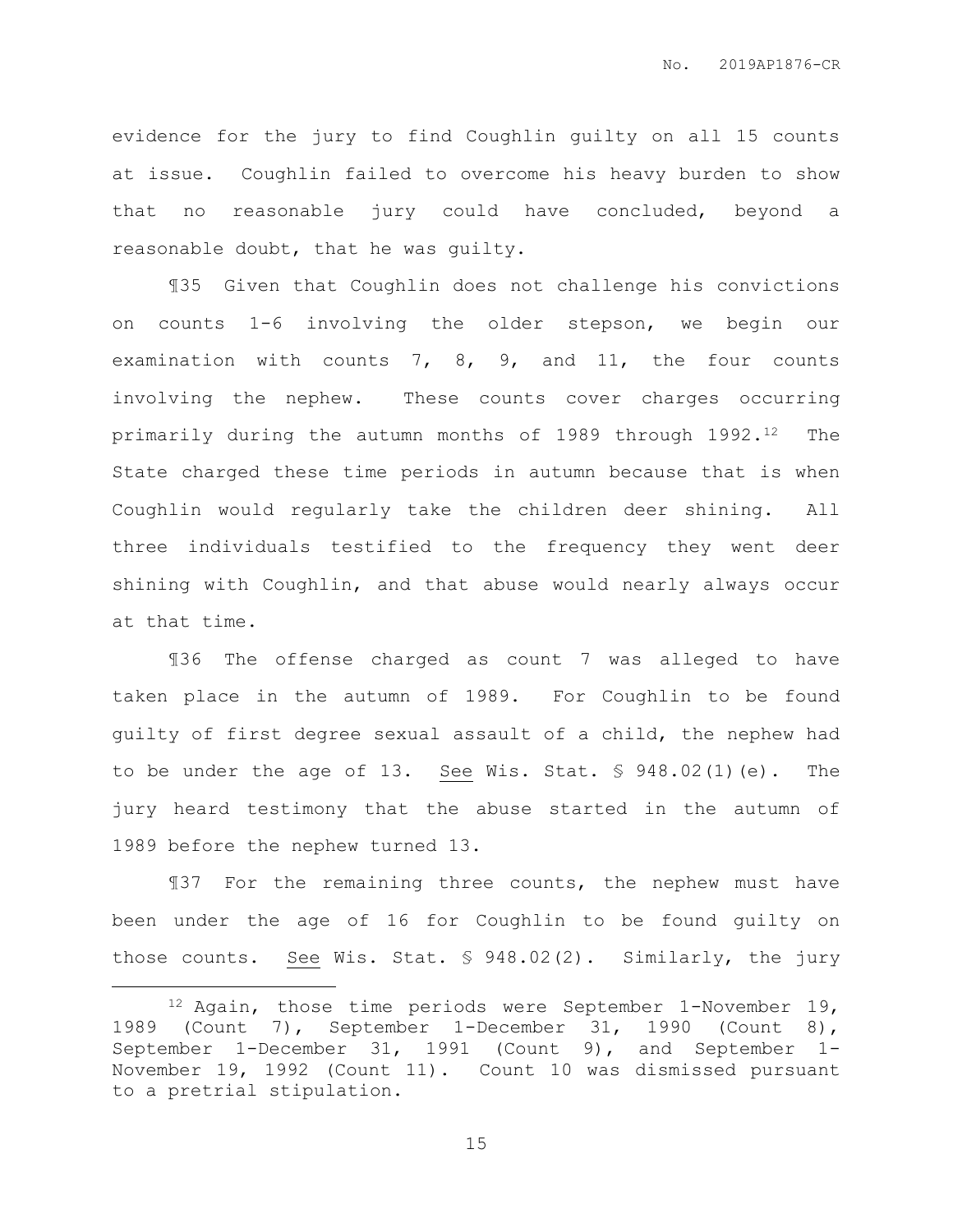heard testimony that Coughlin abused the nephew in the autumn of 1990 when he was 13, in the autumn of 1991 when he was 14, and in the autumn of 1992 before he turned 16. As such, the jury reasonably concluded that the nephew was the requisite age for that element of each charged offense.

¶38 Direct and circumstantial evidence gleaned from the testimony further supports the jury's verdict on these four counts.13 The younger stepson testified that the nephew (his cousin) was frequently there with Coughlin and the two other boys when they went deer shining. The nephew explained that the children would rotate sitting in the front seat, and that Coughlin would touch the penis of whoever was sitting in the front. He further testified that "there was so many incidents of stuff that -- to say one time for one thing is pretty hard to remember." The nephew explained that "it happened enough times

Q: But did you observe [Coughlin] masturbating someone in the front seat? A: Yeah. Q: Did he ever masturbate you while you were in the front seat? A: Yes. Q: And [the older stepson]? A: Yes. Q: And [the younger stepson]?

A: Yes.

 $\overline{a}$ 

<sup>&</sup>lt;sup>13</sup> The nephew gave the following answers in response to questioning: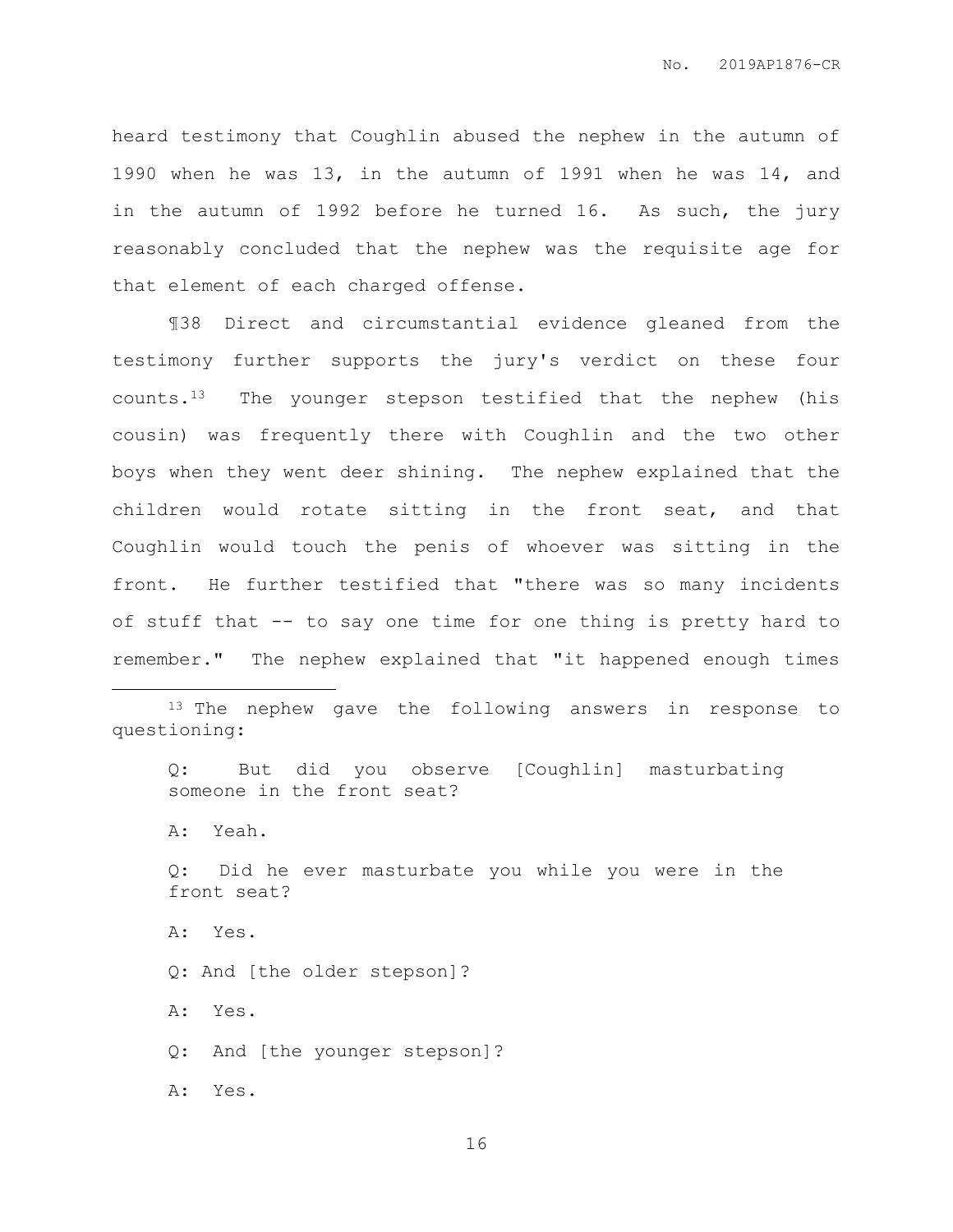where  $\ldots$  . We would play with ourselves, he might play with somebody, might not play with somebody." As to the requisite sexual contact, when asked if Coughlin ever masturbated him when he was in the front seat, the nephew responded: "Yes."

¶39 The younger stepson also testified that he observed both Coughlin masturbating the nephew and the nephew masturbating Coughlin during deer shining. Knowing that deer shining occurs in autumn, that the nephew frequently went deer shining with Coughlin, and that the abuse nearly always occurred during deer shining, the jury could have reasonably inferred that Coughlin touched the nephew or caused the nephew to touch him at least once each autumn from 1989 through 1992. Indeed, the nephew confirmed some sort of abuse occurred during each charged time period.<sup>14</sup>

¶40 Next, we address counts 12-21 involving the younger stepson. Each of these counts require at least one instance of

- Q: [W]ould this have happened at least one time in the fall of 1989 before your 13th birthday?
- A: Yeah. If you're 13 when you're in sixth grade, yeah.
- Q: Would it have happened at least one time in the fall of 1990 when you would have been 13 years old?
- A: Yes.

 $\overline{a}$ 

<sup>&</sup>lt;sup>14</sup> When asked about specific time periods, the nephew stated the following:

The prosecutor then proceeded to question the nephew in this manner for the fall of 1991 and 1992, to which the nephew also responded, "Yes."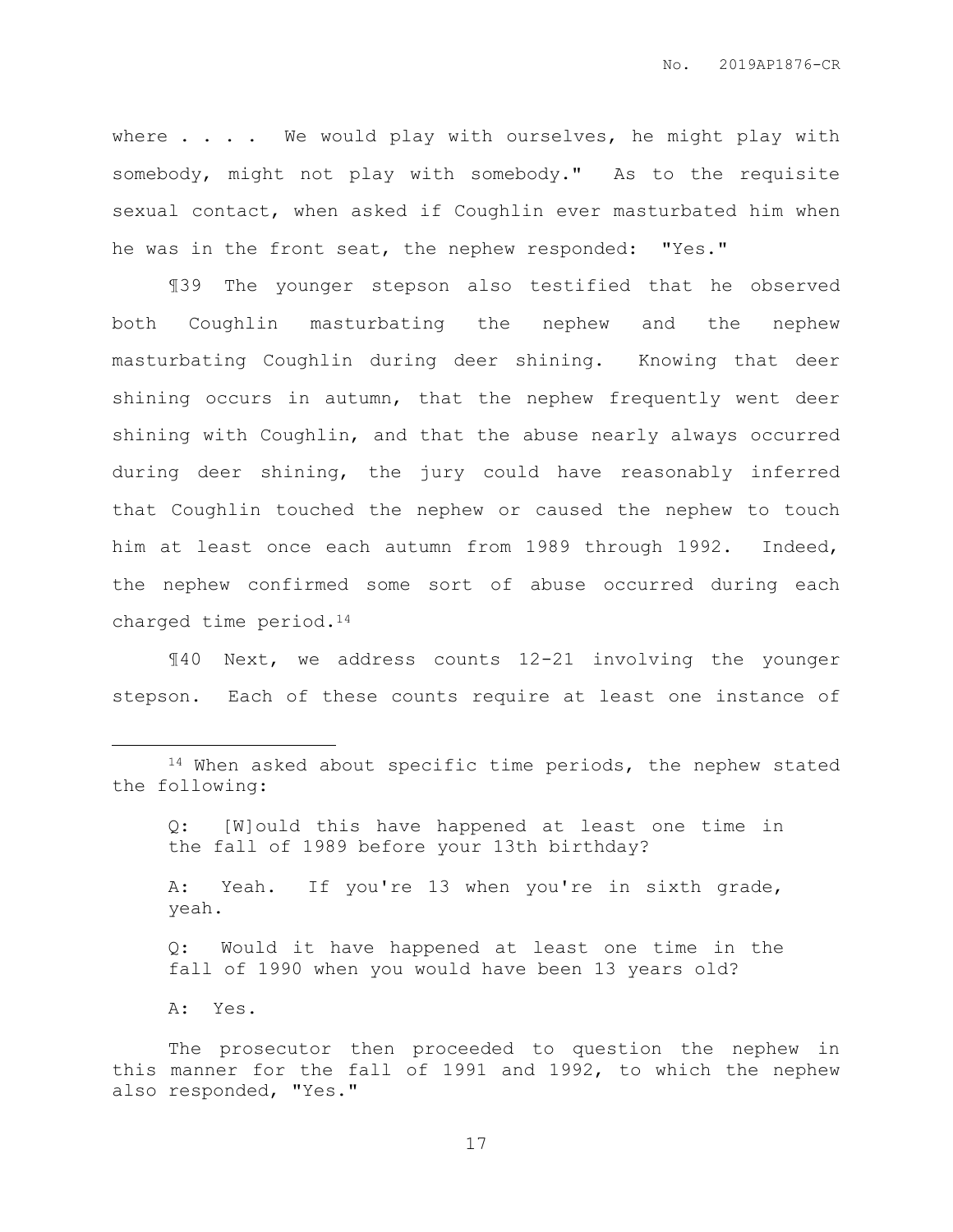sexual contact, and they primarily encompass the autumn months from 1989 to 1994 and spring months from 1990 to 1994.15 The younger stepson testified that he was seven years old when the abuse began and that it continued "[t]hroughout the year" every year until he moved out when he was 18.<sup>16</sup>

<sup>16</sup> Specifically, the younger stepson testified the following about the relevant time periods:

Q: So that we cover it and it's clear, [i]n the fall of 1989 prior to your 11th birthday, would there have been at least one occasion where the defendant had you engage in sexual activity?

A: Yes.

 $\overline{a}$ 

Q: Likely more than one?

A: Definitely.

Q: How often in the fall would you guys go shining deer?

A: One to two times a week, minimum.

Q: In the spring of 1990 you would have been 11 years old?

A: Yes.

Q: During that spring, would there have been at least one occasion where the defendant had you engage in some type of sexual activity?

A: Yes.

<sup>15</sup> September 1-December 31, 1989 (Count 12), February 1-May 14, 1990 (Count 13), September 1-December 31, 1990 (Count 14), February 1-May 14, 1991 (Count 15), September 1-November 9, 1991 (Count 16), February 1-May 14, 1992 (Count 17), September 1- December 31, 1992 (Count 18), February 1-May 14, 1993 (Count 19), September 1-December 31, 1993 (Count 20), and February 1- May 14, 1994 (Count 21).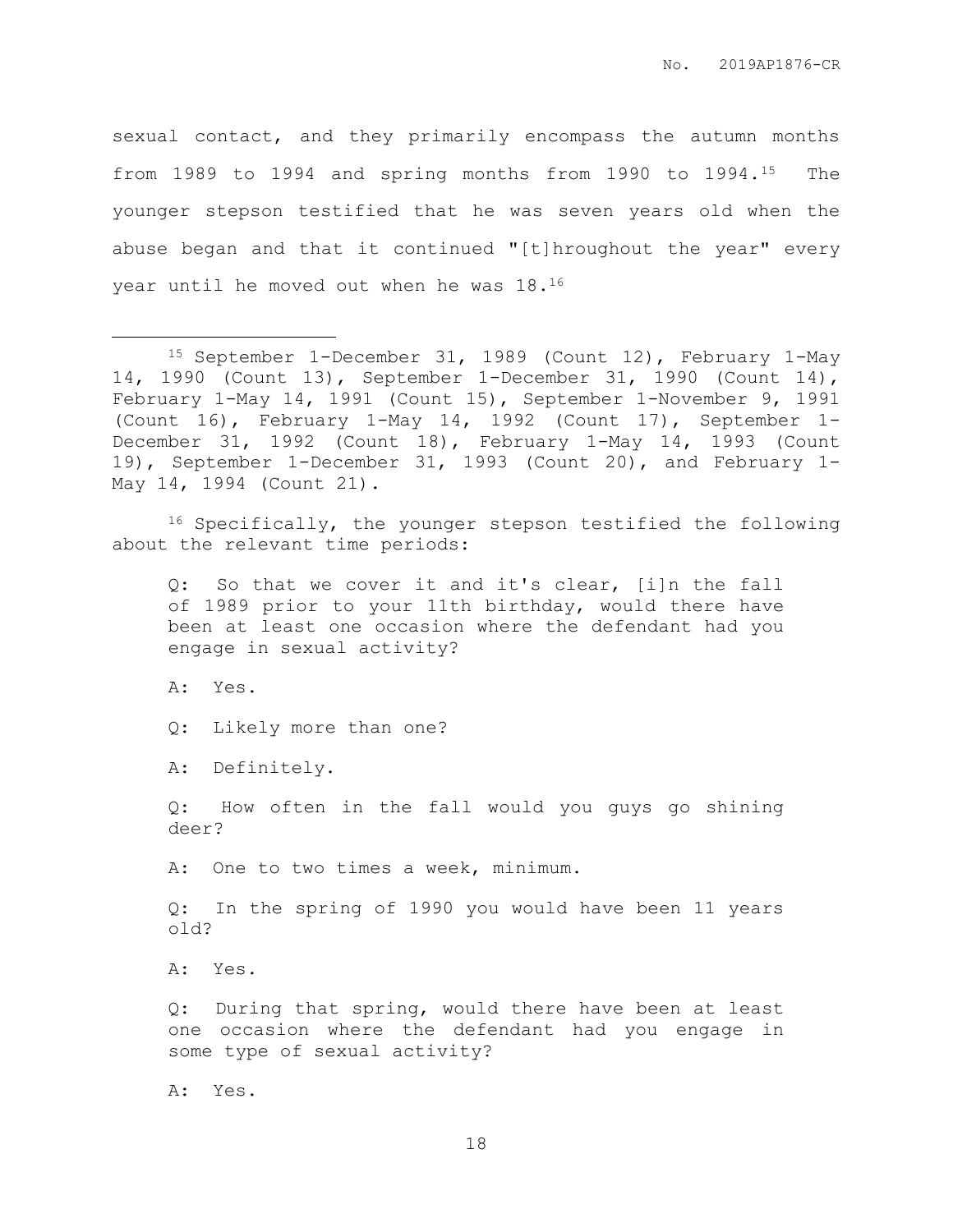Q: Typically how often would something happen a week or a month? A: At least once a week. Q: Throughout the year? A: Throughout the year. Q: As long as you were there? A: Yes. . . . Q: In the fall of 1990, before your 12th birthday, so while you were still 11, happen at least one time during that time frame as well? A: Yes. Q: Spring of 1991, you would have been 12 years old? A: Yes. Q: Can you tell us whether or not there was at least one occasion during that spring of 1991 when the defendant had you engage in some type of sexual activity? A: Yes. Q: The fall of 1991, prior to your 13th birthday . . . . Would there have been at least one occasion where it happened? A: Yes. Q: In the spring of 1992, you would have been 13? A: Yes. Q: And would there have been at least one occasion during that period of time when the defendant had you engage in some type of sexual activity? A: Yes.

 $\overline{a}$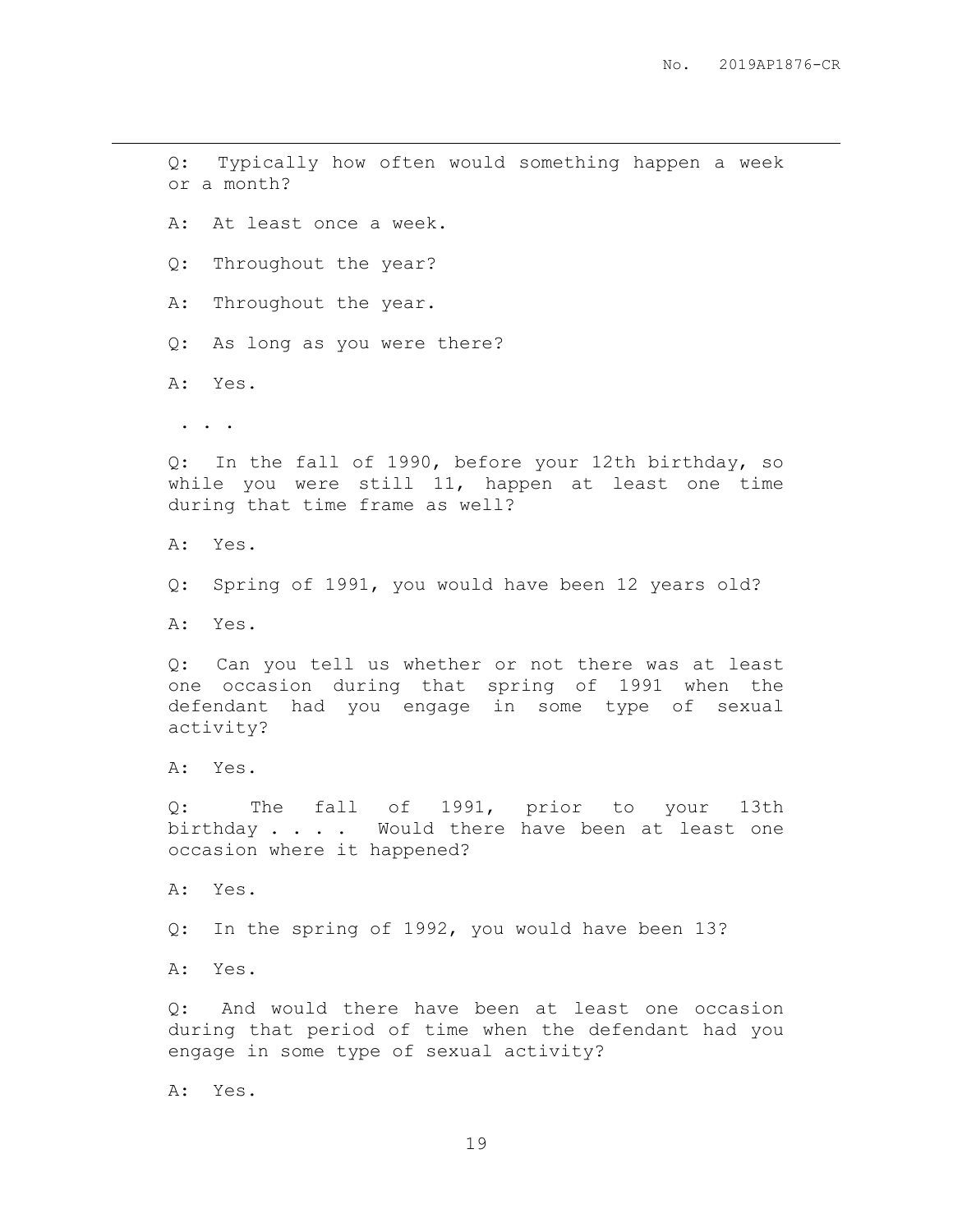¶41 He explained how in autumn of each year he would go deer shining with Coughlin once or twice a week at which time abuse would occur. The younger stepson testified that not only was it always each person masturbating himself, but "there were times when [Coughlin] would want to masturbate us," which Coughlin would do. As stated above, the nephew also testified to how the children would rotate who sat in the front seat with Coughlin, and how Coughlin would touch the penis of whoever was sitting up front, including the younger stepson's penis.

¶42 In response to questioning, the younger stepson confirmed that there were times Coughlin masturbated him and times when he masturbated Coughlin.<sup>17</sup> He explained how in

The prosecutor continued in this fashion, asking the younger stepson if the defendant had him engage in some type of sexual activity during the fall of 1992, the spring of 1993, the fall of 1993, and the spring of 1994, to which the younger stepson consistently replied, "Yes."

<sup>17</sup> The younger stepson testified the following in response to questioning:

Q: Was it always everybody -- each person masturbating themselves, or did something else happen on occasion?

A: No, there were times when [Coughlin] would want to masturbate us.

Q: And would he do that?

A: Yes.

 $\overline{a}$ 

Q: Were there times when he masturbated you?

A: Yes.

Q: Was there anything else that would happen?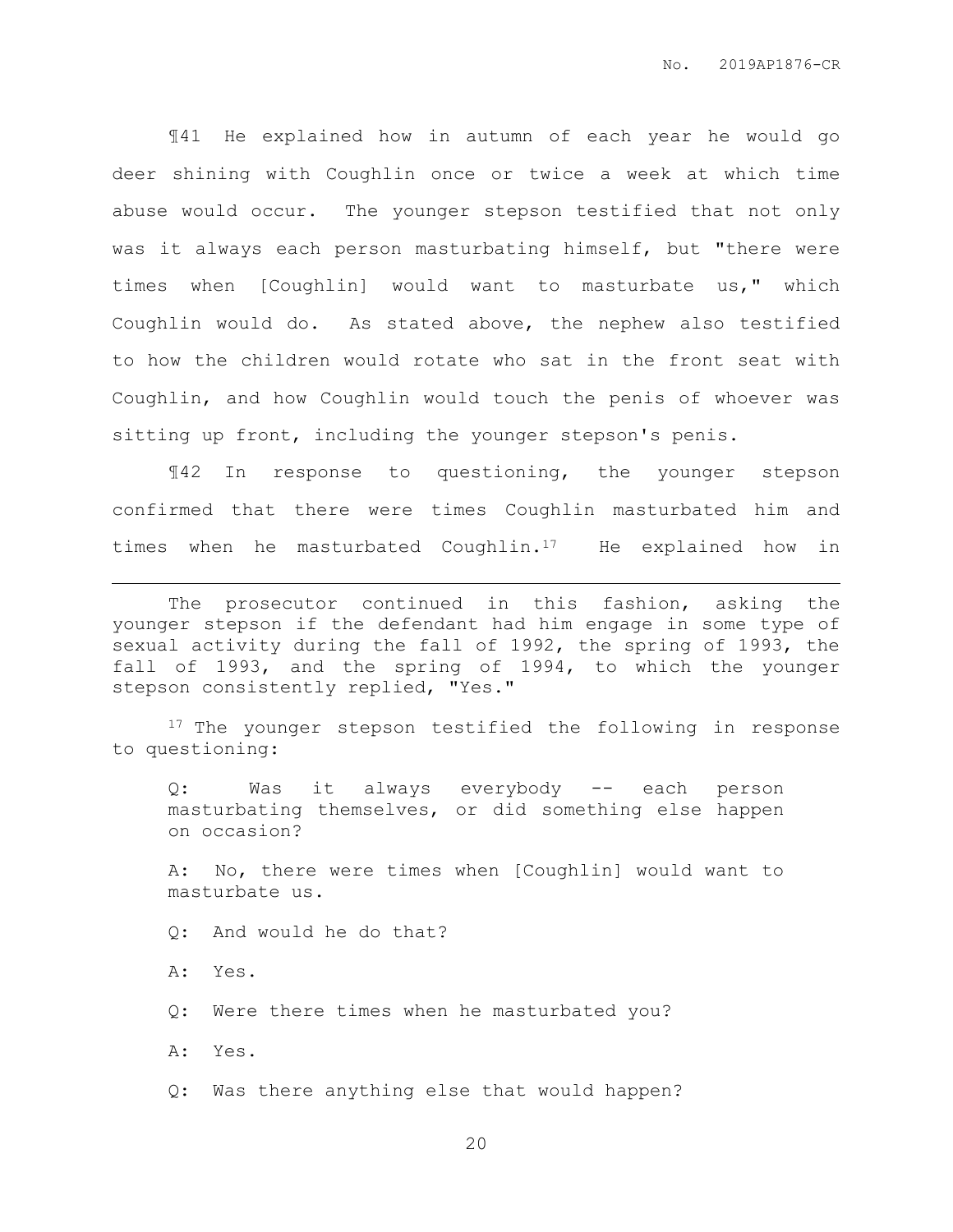addition to deer shining, that there were many occasions of sexual activity at the family home. The following back-andforth ensued:

Q: And again, when the defendant would ask you to do this, was it always him asking you to masturbate, you would masturbate yourself, or did something else happen on occasion?

A: He would always ask. He would always be there and want us to masturbate, he would want to masturbate us, and at times he did.

Q: At times did he ask one of you to masturbate him?

A: Yes.

Q: Did this happen as well at the house?

A: Yes.

 $\overline{a}$ 

Q: How often would this happen in the home?

A: Weekly.

¶43 He identified the areas of the home where the abuse took place, including the bedrooms, basement, and living room. The younger stepson again confirmed later in his testimony that some kind of sexual activity occurred on a weekly basis. $18$  He

|  | A: He would want us to masturbate him.                                                               |  |
|--|------------------------------------------------------------------------------------------------------|--|
|  | Q: Did that happen as well?                                                                          |  |
|  | A: Yes.                                                                                              |  |
|  | Q: Were there times when you masturbated him?                                                        |  |
|  | A: Yes.                                                                                              |  |
|  | $^{18}$ Specifically,                                                                                |  |
|  | Q: And I believe your testimony was this type<br>оf<br>sexual activity happened weekly, obviously in |  |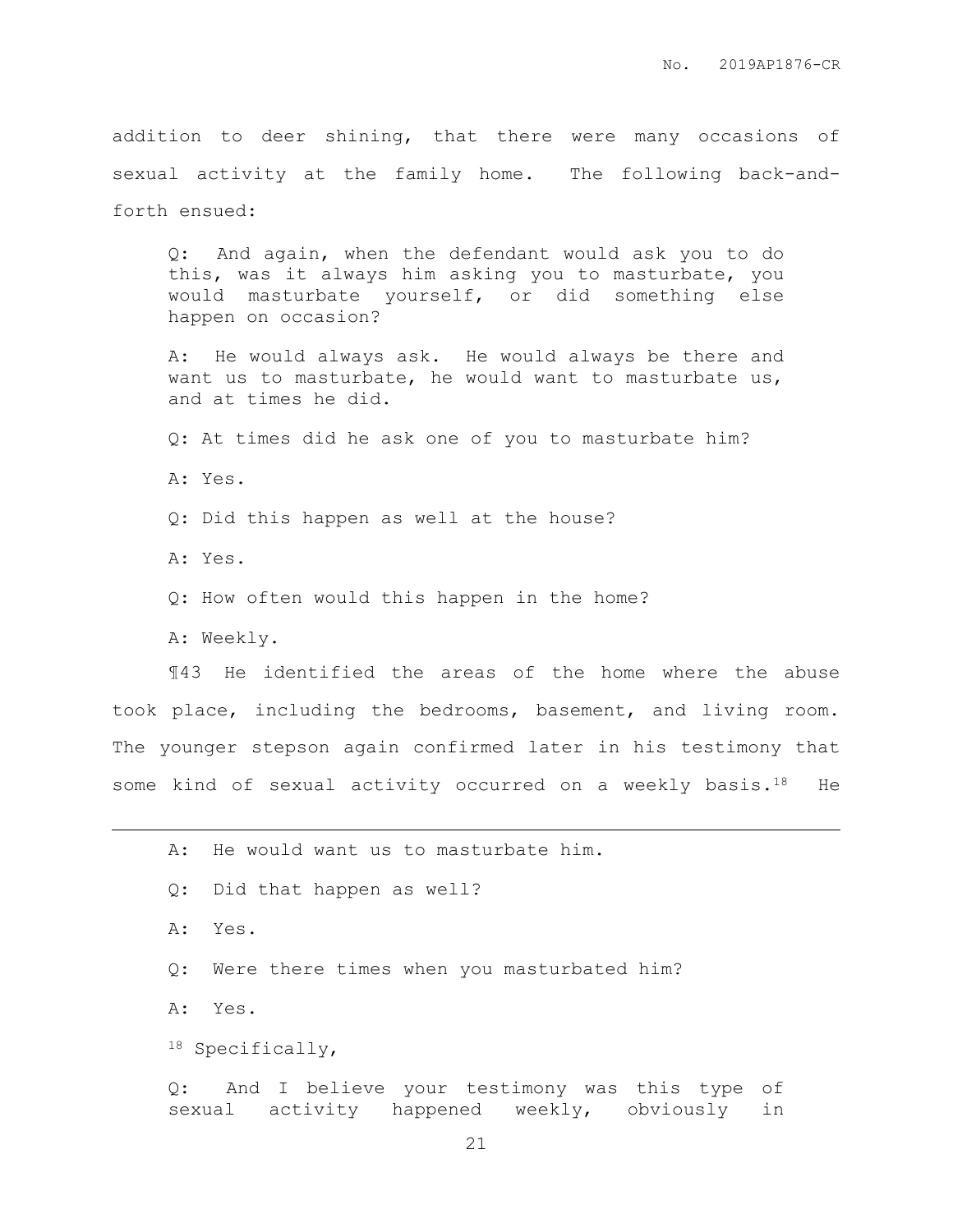explained the pervasiveness of the abuse and acknowledged that it was difficult to identify an exact time that the given conduct occurred: "Because there was a lot of sexual abuse going on. Kind of hard to keep track of all of it."<sup>19</sup>

¶44 Additionally, the count of repeated sexual assault of a child, count 22, required the jury to find that there were at least three instances of sexual contact between Coughlin and the younger stepson from September 1, 1994, to November 9, 1994, not just one instance like every other count.<sup>20</sup> See Wis. Stat.

different locations, not necessarily in the same spot, correct?

A: That's correct.

 $\overline{a}$ 

Q: And -- but it was still within the home on a weekly basis?

A: It was all over on a weekly basis.

<sup>19</sup> The State advanced that during each charged spring, Coughlin engaged in approximately 19 sexual acts against the younger stepson, from which the jury could have inferred that at least one instance of sexual contact occurred. It further argued that for the autumn time periods, Coughlin committed approximately 30 sexual acts during the shortest charged period and over 50 acts during the longest. From this, the State reasoned, the jury could likewise have inferred that the defined sexual contact occurred at least once during each charged time period.

<sup>20</sup> The younger stepson testified the following as to the count of repeated sexual assault of a child:

Q: Finally, in the fall of 1994, you turned 16 in November of that year?

A: Yes.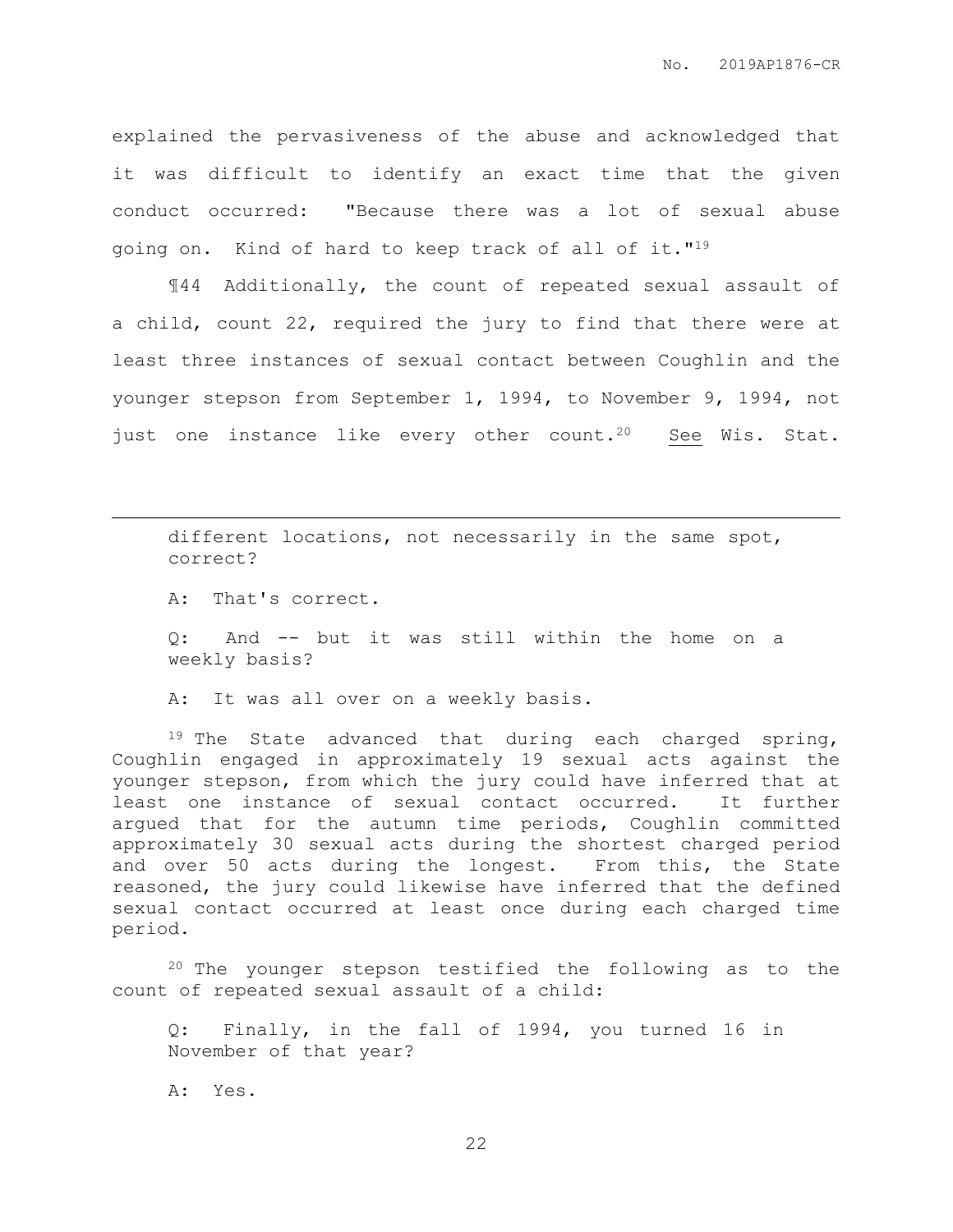§ 948.025(1). Again, based on the trial testimony displaying the frequency of the abuse during this time of year, the jury could have reasonably inferred from all of the instances of sexual abuse that the charged conduct occurred at least three times.<sup>21</sup>

¶45 Even though the counts involving the older stepson are not at issue, his testimony also supports the conclusion that a reasonable jury could have found, beyond a reasonable doubt, that Coughlin was guilty on the counts involving the nephew and younger stepson. The older stepson testified that in the autumn when he was deer shining with Coughlin and the nephew or stepson, or both, that Coughlin "without fail" would ask one of the boys "to join in, either masturbating ourselves or masturbate him."

¶46 Additionally, the older stepson testified as to the frequency of the sexual abuse in the firehouse, which he said he would go to once or twice a week with Coughlin, and often with

Q: So while you were still 15, that fall, would there have been at least three occasions where the defendant would have asked you to engage in sexual activity?

A: Yes.

 $\overline{a}$ 

Q: Again, you would go shining once, twice a week?

A: Yes.

<sup>21</sup> The State also advanced that for the count of repeated sexual assault of a child, charged from September 1, 1994, to November 9, 1994, approximately 30 sexual acts occurred, from which the jury could have reasonably inferred the charged conduct took place at least three times.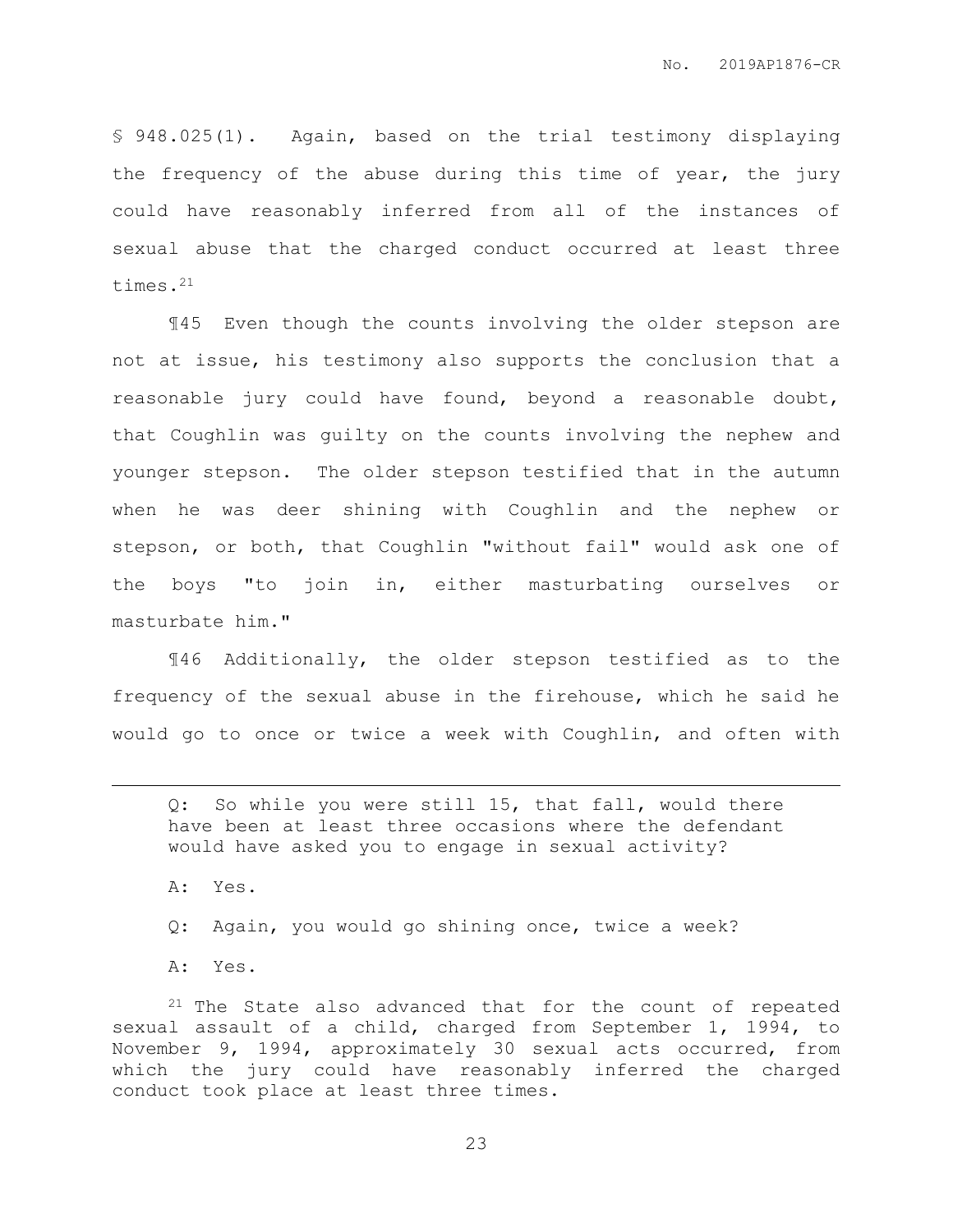his brother, the younger stepson: "Basically every time we were there alone with him and there was time, on an evening where we were just down there playing pool it would happen. And we were down there frequently, obviously intermingling with trips shining deer and cutting wood." The jury could have reasonably relied on the older stepson's testimony, in addition to the other victims' testimony, to bolster its conclusion that the requisite sexual contact occurred at least once during each charged time period for the nephew and younger stepson, and at least three times for the charge of repeated sexual assault of a child involving the younger stepson.

¶47 More than one inference could have been drawn from the testimony. The jury could have inferred that, during each of the charged time periods, all or some combination of the following acts occurred: Coughlin touched the victim's penis, caused the victim to touch his penis, instructed the victim to masturbate, or masturbated in front of the victim. Taking into account the pervasiveness of the abuse and the victims' inability to recall specific acts at specific times, it was reasonable for the jury to infer that during each of the charged time periods, Coughlin either touched the victim's penis or caused the victim to touch his penis, meeting the definition of "sexual contact."

¶48 The jury could have alternatively inferred that only masturbating of one's self occurred during each charged time period, which would not meet the definition of "sexual contact"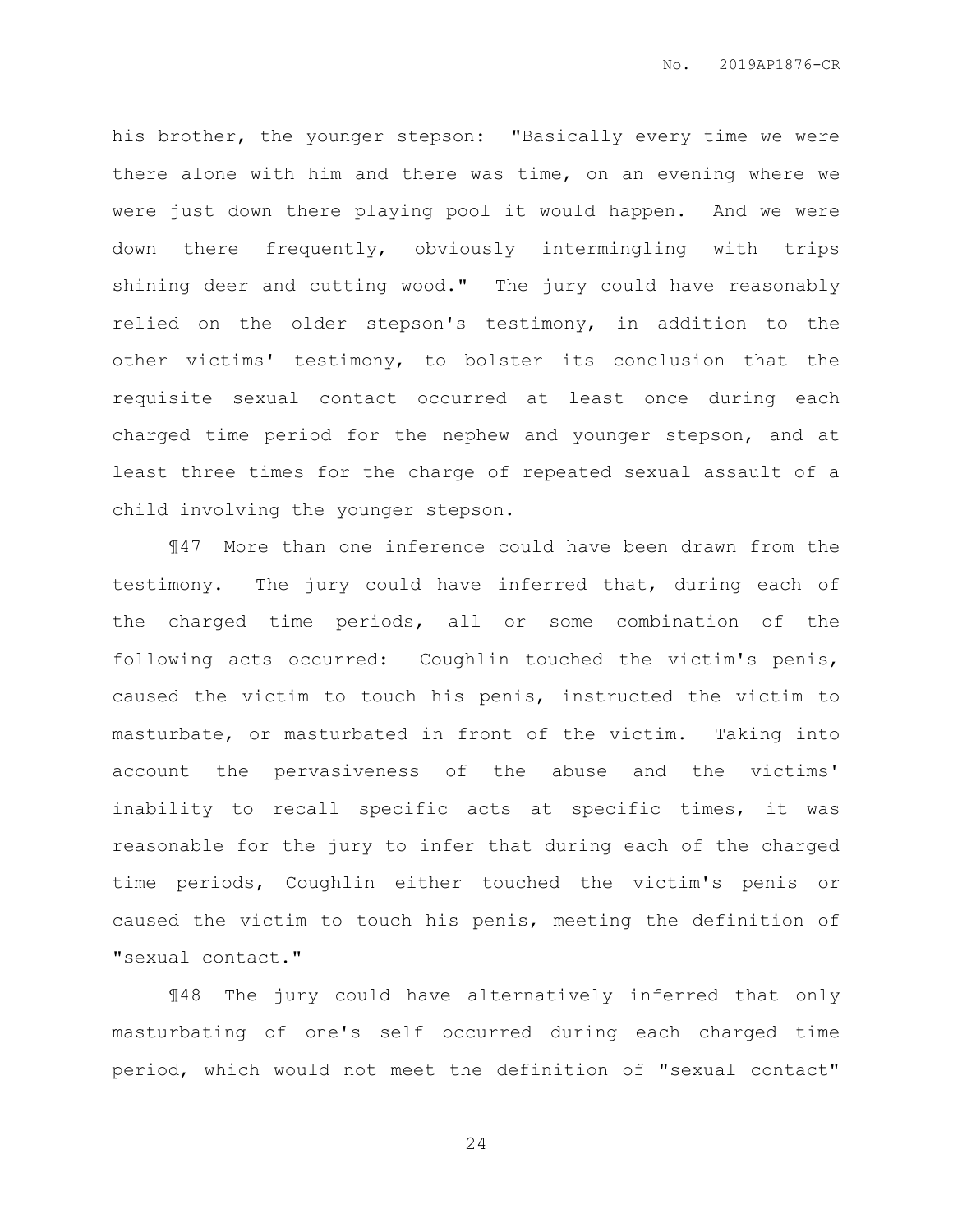here.<sup>22</sup> However, when more than one inference can be drawn, we must adopt the inference that supports the conviction. Long, 317 Wis. 2d 92, ¶19. We "may not substitute [our] judgment for that of the trier of fact unless the evidence, viewed most favorably to the state and the conviction, is so lacking in probative value and force that no trier of fact, acting reasonably, could have found guilt beyond a reasonable doubt." State v. Poellinger, 153 Wis. 2d 493, 507, 451 N.W.2d 752 (1990). Accordingly, as we must, we adopt the inference that supports the conviction and determine that the charged conduct occurred at least once during each charged time period for the first-degree and second-degree sexual assault charges, and at least three times for the repeated sexual assault of a child charge.

¶49 We recognize that individuals who were victimized as children may not be able to pinpoint with precision the time

 $\overline{a}$ 

 $22$  The dissent observes that not all of the sexual activity described by the victims is criminal pursuant to the statutes under which Coughlin was charged. See dissent, ¶¶66, 68. This is true, but it is beside the point. We do not suggest that acts other than Coughlin touching the victims' penises or causing the victims to touch his penis meet the definition of sexual contact or that the jury could have relied on testimony about uncharged conduct to reasonably infer the charged conduct occurred.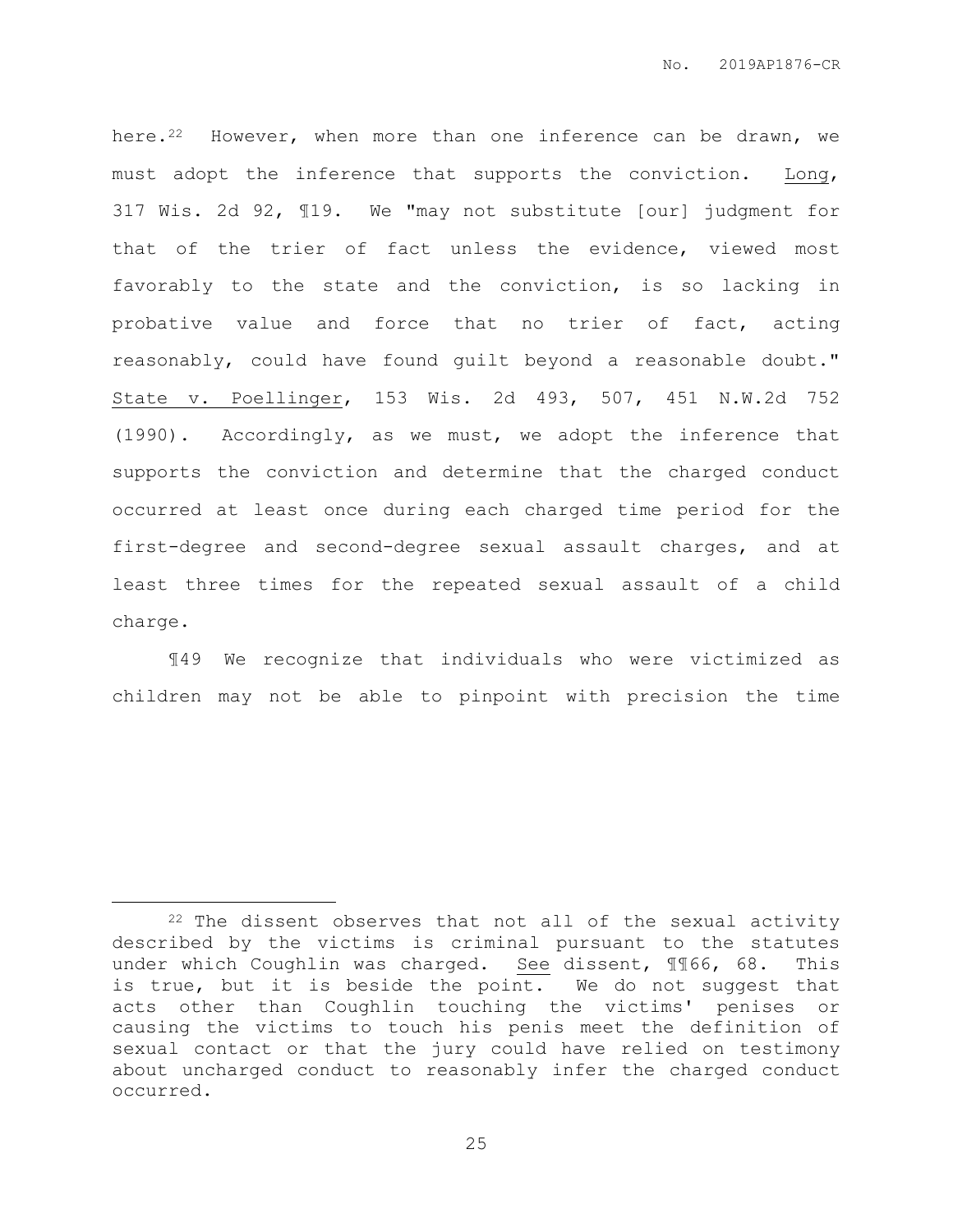period of their abuse.23 Children may delay reporting for a myriad of reasons and "exactness as to the events fades in memory. Young children cannot be held to an adult's ability to comprehend and recall dates and other specifics." State v. Fawcett, 145 Wis. 2d 244, 249, 426 N.W.2d 91 (Ct. App. 1988). From the last charged time period in 1994 to the time of trial in 2017, about 23 years elapsed since the last event in question took place. The victims themselves indicated that it was hard to testify with specificity due to how frequently both charged and uncharged conduct occurred.

¶50 It is true that the State could have asked more specific questions during trial to attempt to more explicitly connect the defined "sexual contact" to the exact months and years charged. Admittedly, the State also often used the general term "sexual activity" when questioning the victims. But the State's failure to ask the victims specifically whether the defined sexual contact occurred during each of the charged

 $\overline{a}$ 

 $23$  One of the detectives involved in the investigation, Special Agent Holmes, also testified. He explained the methodology regarding how he generally develops a timeline of events during an investigation. For example, he described that in interviews, "a person may not recall specific date or time" so he uses birthdays, holidays, anniversaries, and other events to identify when during the year certain events took place. Special Agent Holmes determines their grade in school and their ages during that grade. This testimony could have helped the jury better understand the time periods at issue and the answers the victims gave regarding their ages and grades in school at the time of the abuse. It also could have helped the jury understand that victims cannot always be expected to recall the exact dates that certain conduct took place.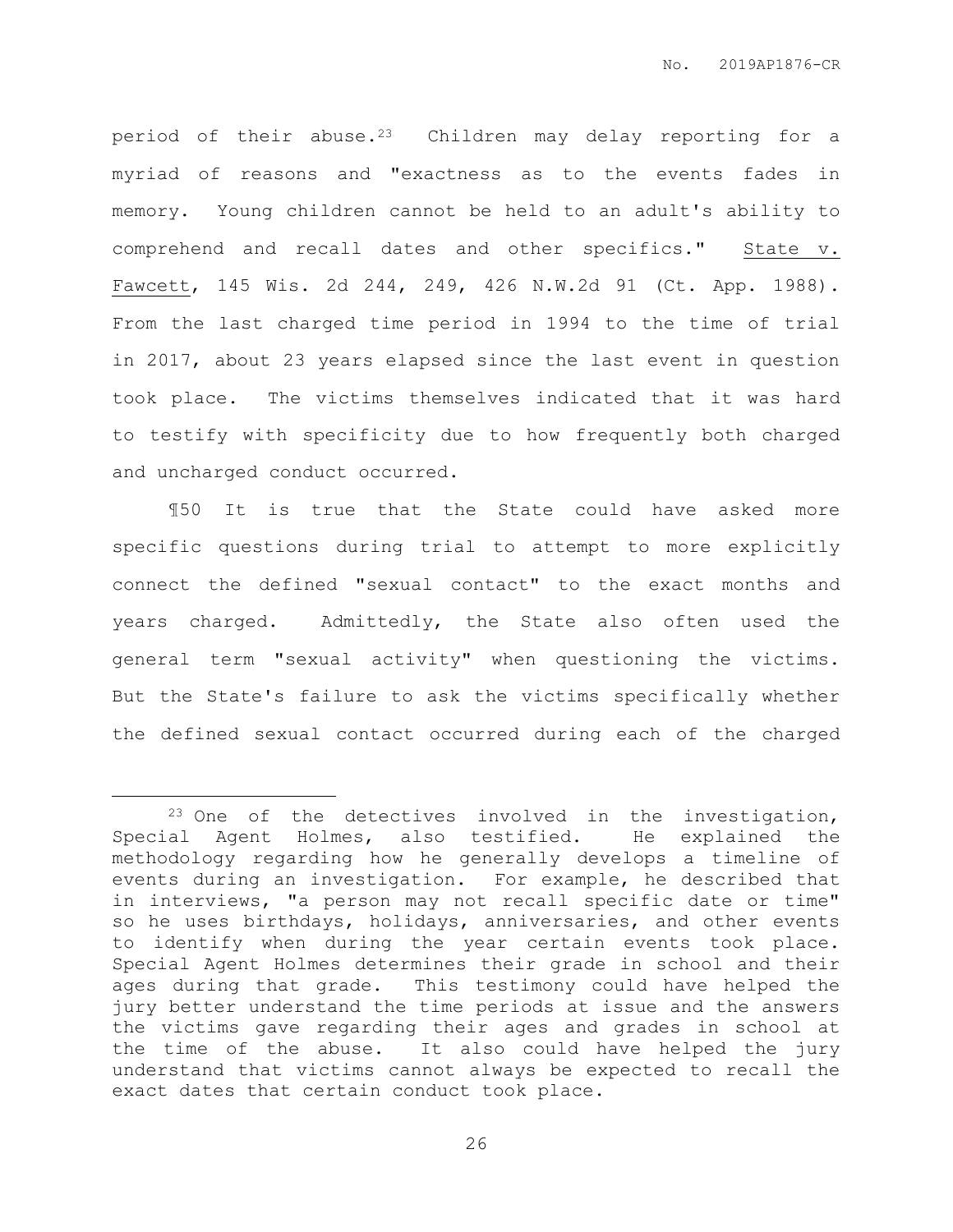time periods does not negate Coughlin's heavy burden to overcome the deference we give to a jury verdict.

¶51 The jury was apprised of the ages of the victims and the years during which the abuse took place. It could, for example, reasonably connect deer shining to the autumn months, and it knew that both charged and uncharged conduct took place during deer shining. The jury could then draw the inference that the charged conduct took place at least once during each autumn. It could likewise draw the inference that Coughlin engaged in the charged conduct against the younger stepson in the spring, since the jury heard testimony about abuse occurring "weekly" and "[t]hroughout the year" for as long as the younger stepson lived with Coughlin. Considering the totality of the evidence, including the pervasiveness of the abuse throughout the boys' childhoods, the jury was not required to view each piece of evidence in a vacuum and conclude that only uncharged conduct took place during the charged time periods. See Smith, 342 Wis. 2d, 710, ¶36.

¶52 Additionally, we observe that the jury acquitted Coughlin on the count involving a fourth alleged victim. This is indicative of a jury that carefully evaluated the evidence for each count. See State v. Leach, 124 Wis. 2d 648, 673, 370 N.W.2d 240 (1985) ("The jury was expressly instructed to consider each count separately. The jury was also instructed not to let the defendant's guilt or innocence on one count affect its verdict on any other count. Only cynicism would suggest this instruction was disregarded by the jury . . . .").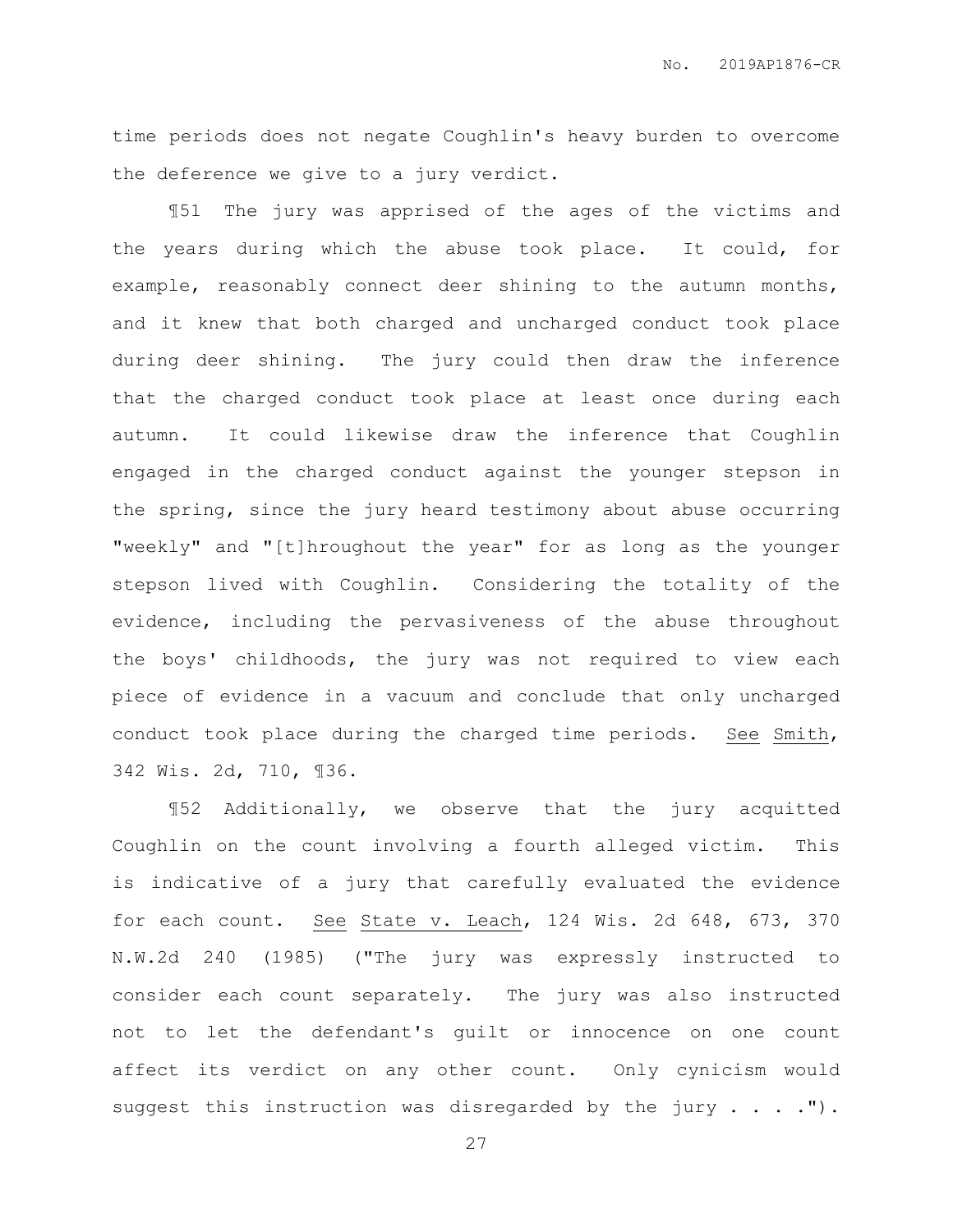When denying Coughlin's postconviction motion, the circuit court also highlighted this acquittal as an indicator of the jury acting reasonably. Although this observation is not dispositive, it supports the notion that the jury considered each count in turn and with it each charged time period.

¶53 We cannot conclude that the jury acted unreasonably when it convicted Coughlin of all 15 counts at issue. Based on the testimony that indicates the victims essentially lived with this abuse in their day-to-day lives over a longer time period that spanned the charged time periods, we cannot agree with Coughlin that there is no evidence that the charged conduct occurred during those specific time periods. We acknowledge that the charged conduct was mixed in with uncharged conduct and the State's questioning occasionally lacked specificity, but the evidence that the charged conduct occurred at all relevant times is not so lacking in probative value and force such that we should substitute our judgment for that of the jury.

¶54 In sum, under the facts of this case, we conclude that the sufficiency of the evidence should be evaluated according to the jury instructions. Further, we conclude that there was sufficient evidence for the jury to find Coughlin guilty on all 15 counts at issue. Coughlin failed to overcome his heavy burden to show that no reasonable jury could have concluded, beyond a reasonable doubt, that he was guilty.

¶55 Accordingly, we reverse the decision of the court of appeals.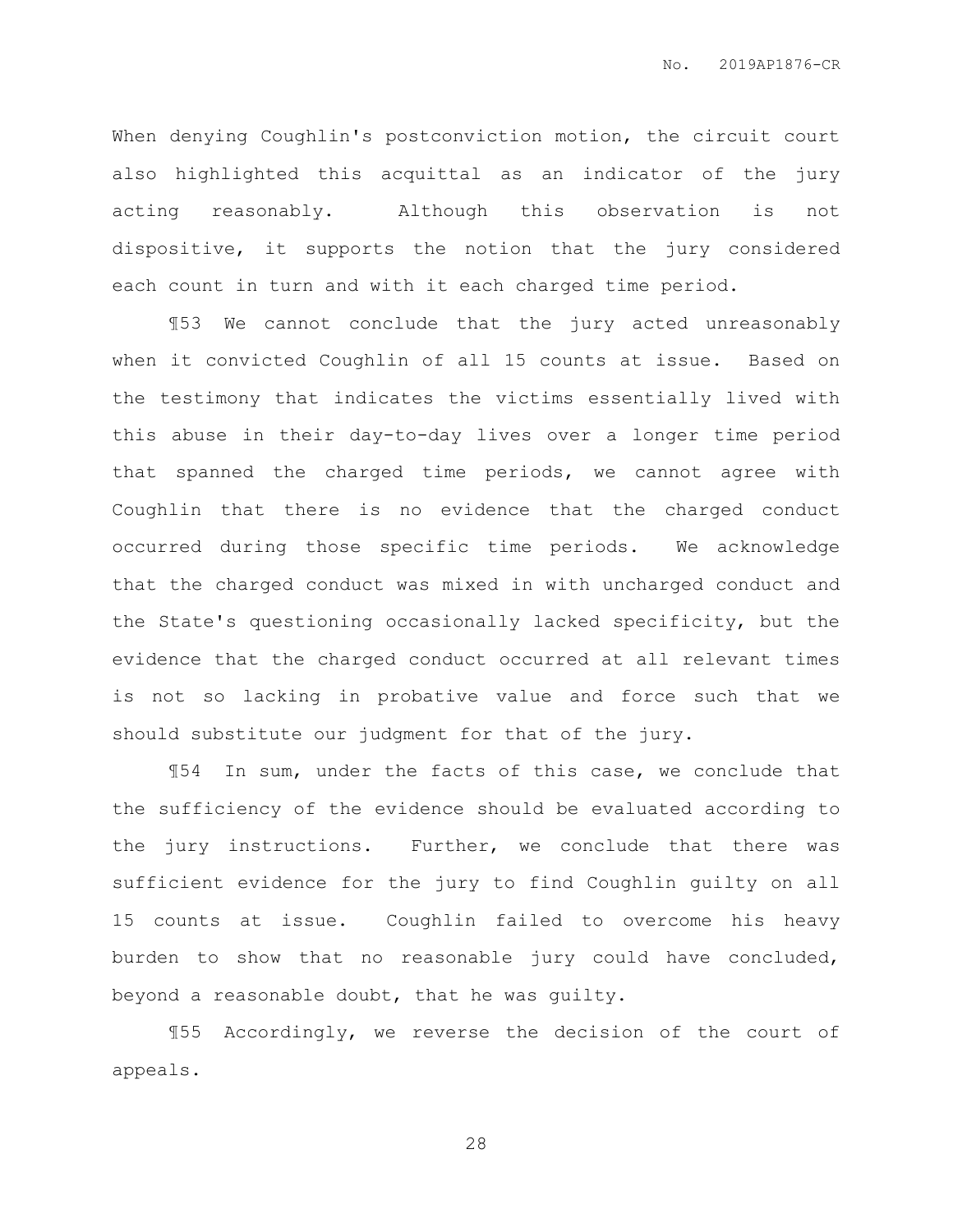*By the Court.*—The decision of the court of appeals is reversed.

¶56 JILL J. KAROFSKY, J., did not participate.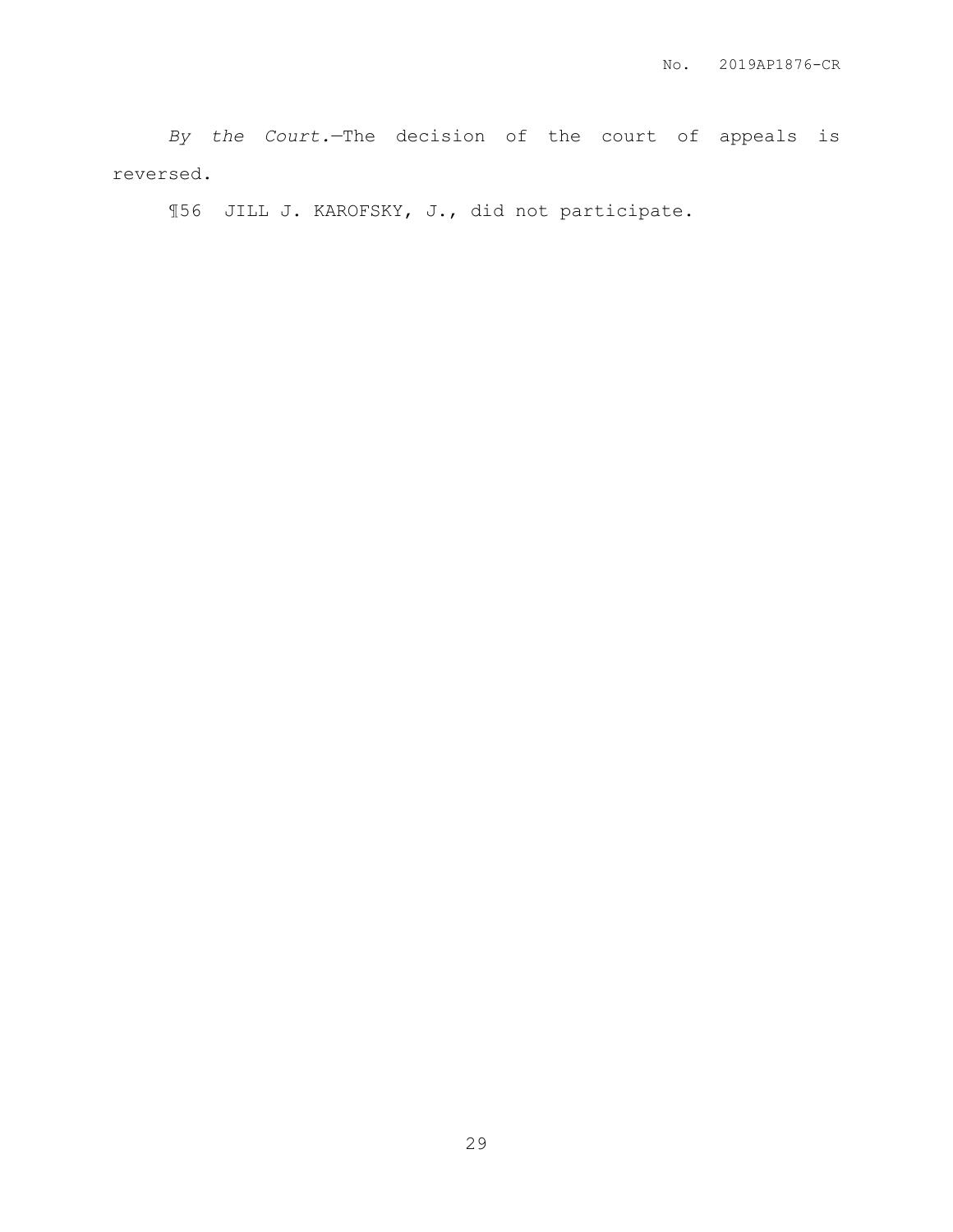¶57 REBECCA FRANK DALLET, J. (*dissenting*). The problems in this case are of the State's own making. The State did not have to charge Coughlin the way it did: only with violating Wis. Stat. § 948.02(1) and (2) by having "sexual contact" with the victims, as defined in Wis. Stat. § 948.01(5), and only during narrow and particular date ranges.1 Having made that decision, however, it was the State's burden to prove beyond a reasonable doubt both that Coughlin committed the specific crimes he was charged with and that he did so during the date range associated with each count. It failed to do so. Alternatively, the State could have amended the charges at trial to reflect the evidence presented to the jury, including broadening the time period for each charge. It didn't do that either. And so, given the specific charges listed in counts 7–9 and 11–22, the record contains insufficient evidence to support the jury's guilty verdict.

¶58 The majority opinion also mistakenly evaluates the sufficiency of the evidence against the jury instructions instead of the verdict form. The verdict form, however, is the only indication of what facts the jury actually found. So, at least in this case, where the verdict form lists only one of two

 $\overline{a}$ 

<sup>&</sup>lt;sup>1</sup> The State also charged Coughlin with one count of repeated sexual assault of a child under Wis. Stat. § 948.025(1)(d). That count is premised on at least three violations of Wis. Stat. § 948.02(1) between September 1 and November 9, 1994. Because the State failed to meet its burden to show that any violation of § 948.02(1) occurred during any of the charged time periods, it necessarily also failed to meet its burden of showing at least three such violations occurred during the period related to the alleged violation of Wis. Stat. § 948.025.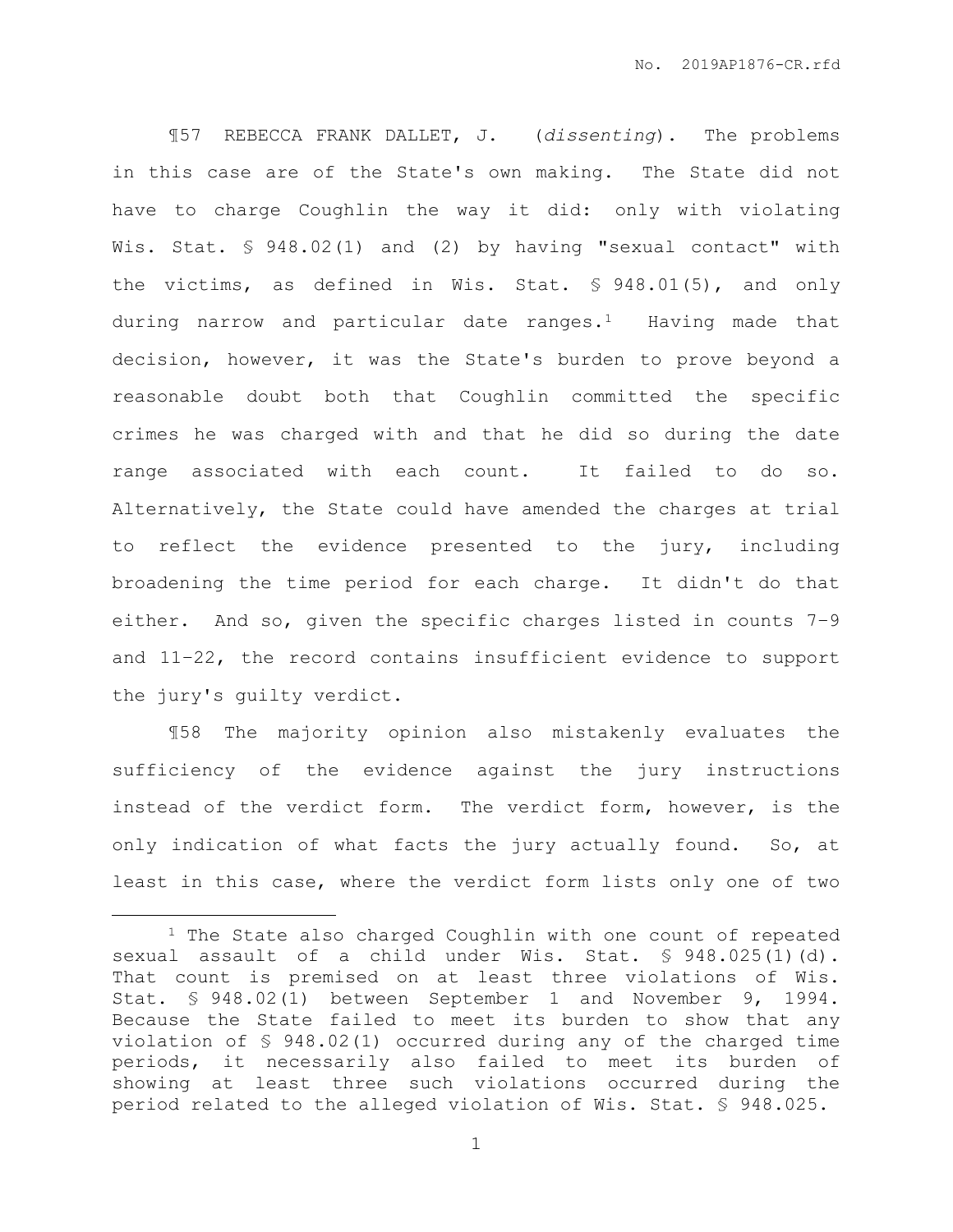possible theories of guilt, the verdict form should guide our review. I therefore respectfully dissent.

I

¶59 Coughlin's sufficiency-of-the-evidence challenge presents a novel problem. Relevant to every sufficiency-of-theevidence challenge are the information, the jury instructions, and the verdict form. The information lists the statute under which the defendant was charged and includes brief factual allegations supporting the charge. Before the jury deliberates, the judge instructs the jury on all of the elements of the crime, as well as on any possible defenses. The jury then deliberates and returns a verdict form, indicating whether it found the defendant guilty or not guilty of the crime "as charged in the information." In a typical case, there is no discrepancy between the information, the jury instructions, and the verdict form; they all list the same statutory elements and factual theory of guilt. Thus, in a typical sufficiency-of-theevidence challenge, it makes no difference whether the court evaluates the evidence against the jury instructions or the verdict form.

¶60 Here, however, there is a discrepancy between the two. The jury was instructed that it could find Coughlin guilty if either he touched the victims' penises or they touched his. Those instructions mirror the factual theory the State presented at trial, as well as the two theories of guilt listed in the definition of "sexual contact" in Wis. Stat. § 948.01(5)(a):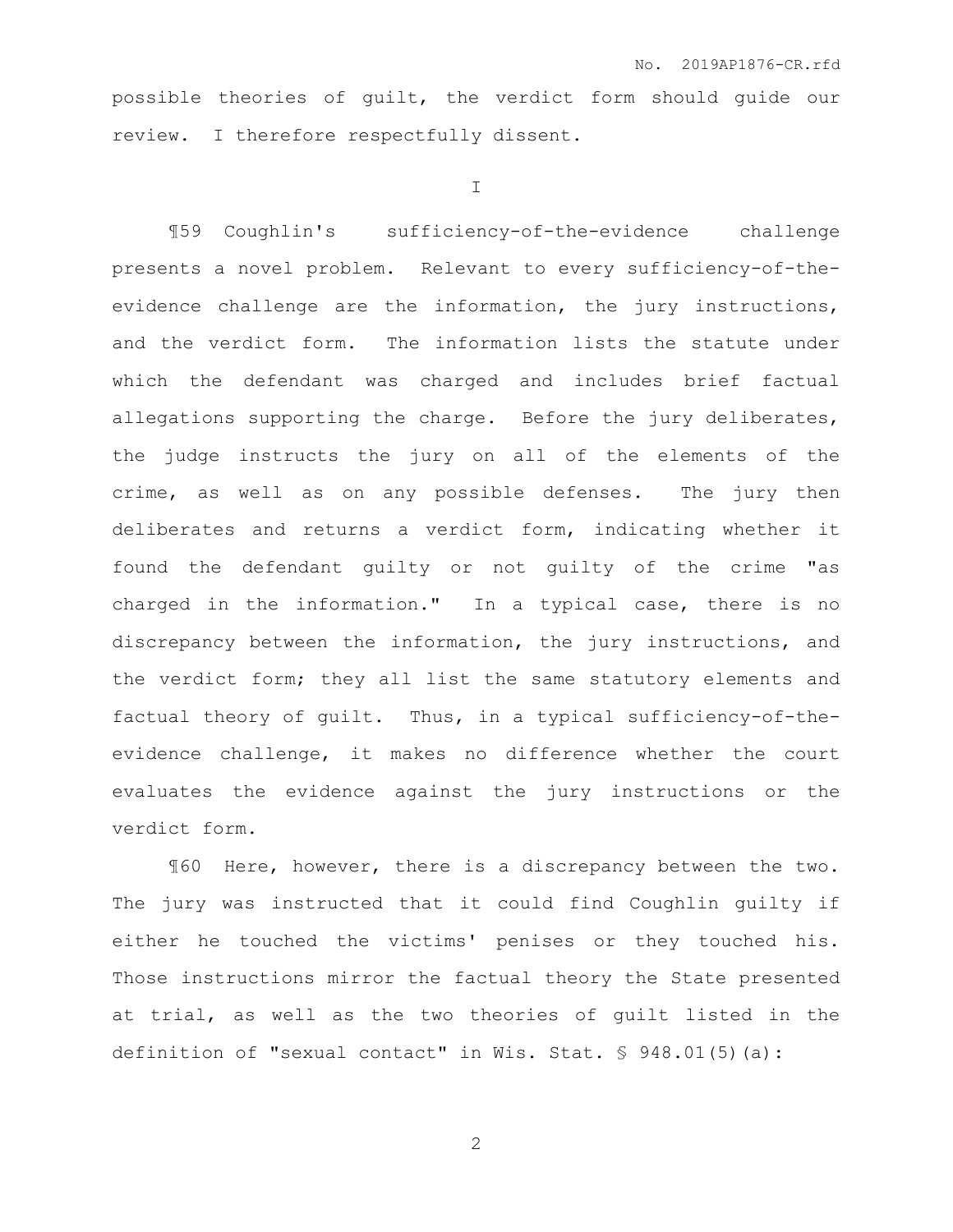No. 2019AP1876-CR.rfd 1. Intentional touching by the defendant or, upon the defendant's instruction, by another person, . . . of the complainant's intimate parts.

2. Intentional touching by the complainant . . . of the defendant's intimate parts or, if done upon the defendant's instructions, the intimate parts of another person.

See also Wis. Stat. § 948.02 (requiring "sexual contact" as an element of second-degree sexual assault). The verdict form (and the information), however, reflected just one of those theories: that Coughlin had touched the victims' penises. Both the jury instructions and verdict form are accurate, but the verdict form is under-inclusive; that is, it states just one of the two possible theories of guilt on which the jury was instructed. Since neither misstates the law, the question here is which one should control our review of the sufficiency of the evidence.

¶61 Our prior cases have dealt with related situations, but no prior case is directly on point. In State v. Beamon, 2013 WI 47, 347 Wis. 2d 559, 830 N.W.2d 681, we held that when the jury instructions required proof of an element of the crime not included in the statute, then the court should test the sufficiency of the evidence against the statutory elements. Id., ¶¶28, 40. Two years later, we explained that the jury instructions must include a theory of guilt consistent with both the statutory elements of the crime and the factual theory of guilt the State presented at trial. State v. Williams, 2015 WI 75, ¶63, 364 Wis. 2d 126, 867 N.W.2d 736. When they don't, the court should determine whether the jury would have convicted the defendant had it been given such proper instructions. Id.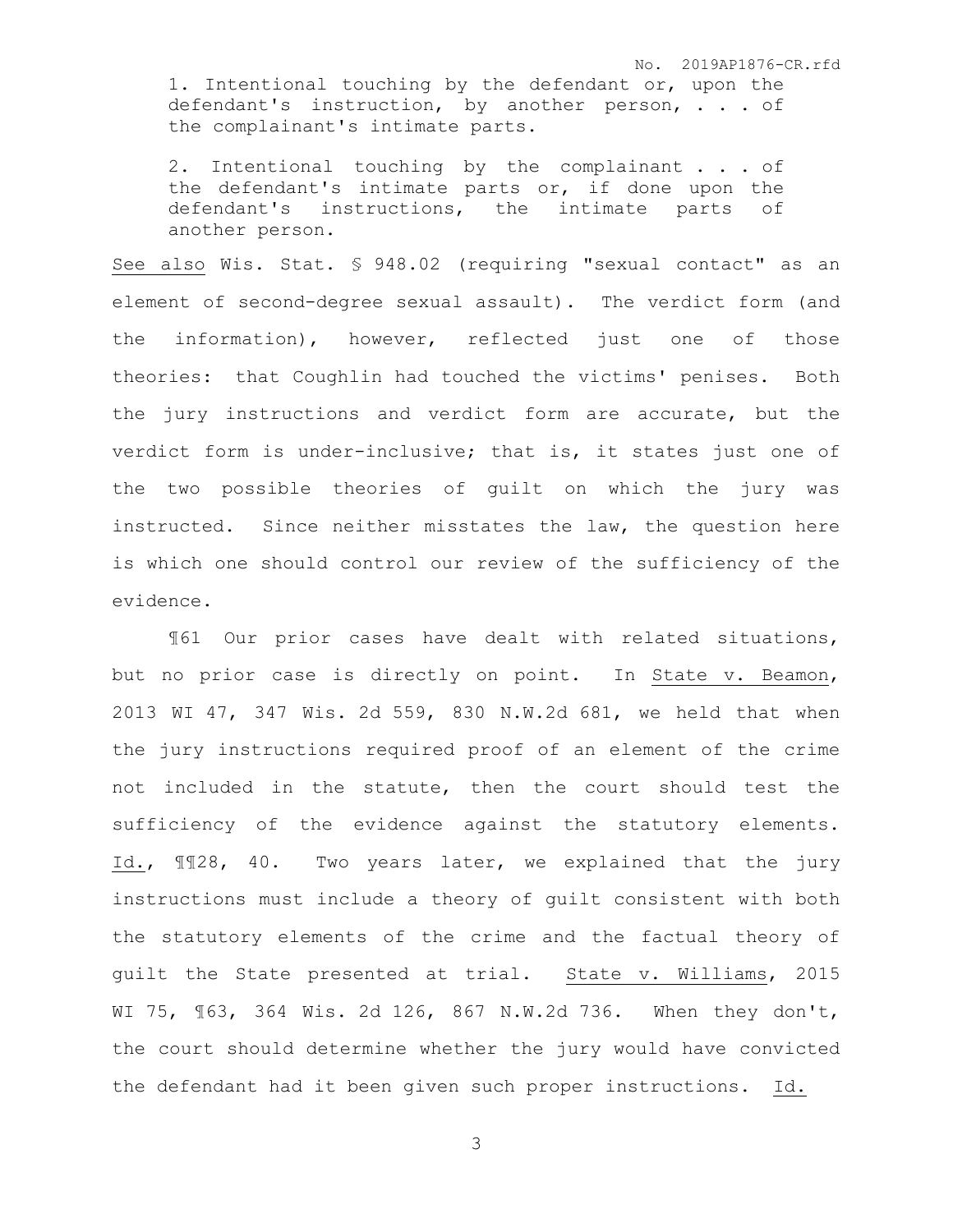¶62 Although neither Beamon nor Williams are directly on point, our rationale in Williams supports the conclusion that the verdict form should control in this case because it reflects what the jury actually found.<sup>2</sup> In Williams we explained that when we review a jury's verdict in a sufficiency-of-the-evidence challenge and the jury received erroneous jury instructions, our conclusion turns on what the jury would have done absent the erroneous instructions. 364 Wis. 2d 126, ¶63. We also explained that not every such challenge is created equal. For instance, when the jury instructions include an extra element not required by statute, we can safely assume that the jury would have convicted the defendant under the proper jury instructions because if it found that the State proved an extra, non-statutory element, it necessarily found that the State also proved all of the statutory elements. Id., ¶¶61–62; see also State v. Wulff, 207 Wis. 2d 143, 151, 557 N.W.2d 813 (1997). The inverse, however, is not true. "[I]f an erroneous jury instruction omits an element or instructs on a different theory, it will often be difficult to surmise what the jury would have done if confronted with a proper instruction," because the jury's verdict says nothing about statutory elements or factual theories of guilt the jury was never asked to consider. Williams, 364 Wis. 2d 126, ¶62.

 $\overline{a}$ 

<sup>2</sup> In reaching the opposite conclusion, the majority relies mostly on Beamon. But Beamon dealt only with a conflict between the statutory elements and the jury instructions. See 347 Wis. 2d 559, ¶¶24, 28. Here, neither the jury instructions nor the verdict form conflict with the elements of Wis. Stat. § 948.02, so Beamon doesn't help resolve the issue.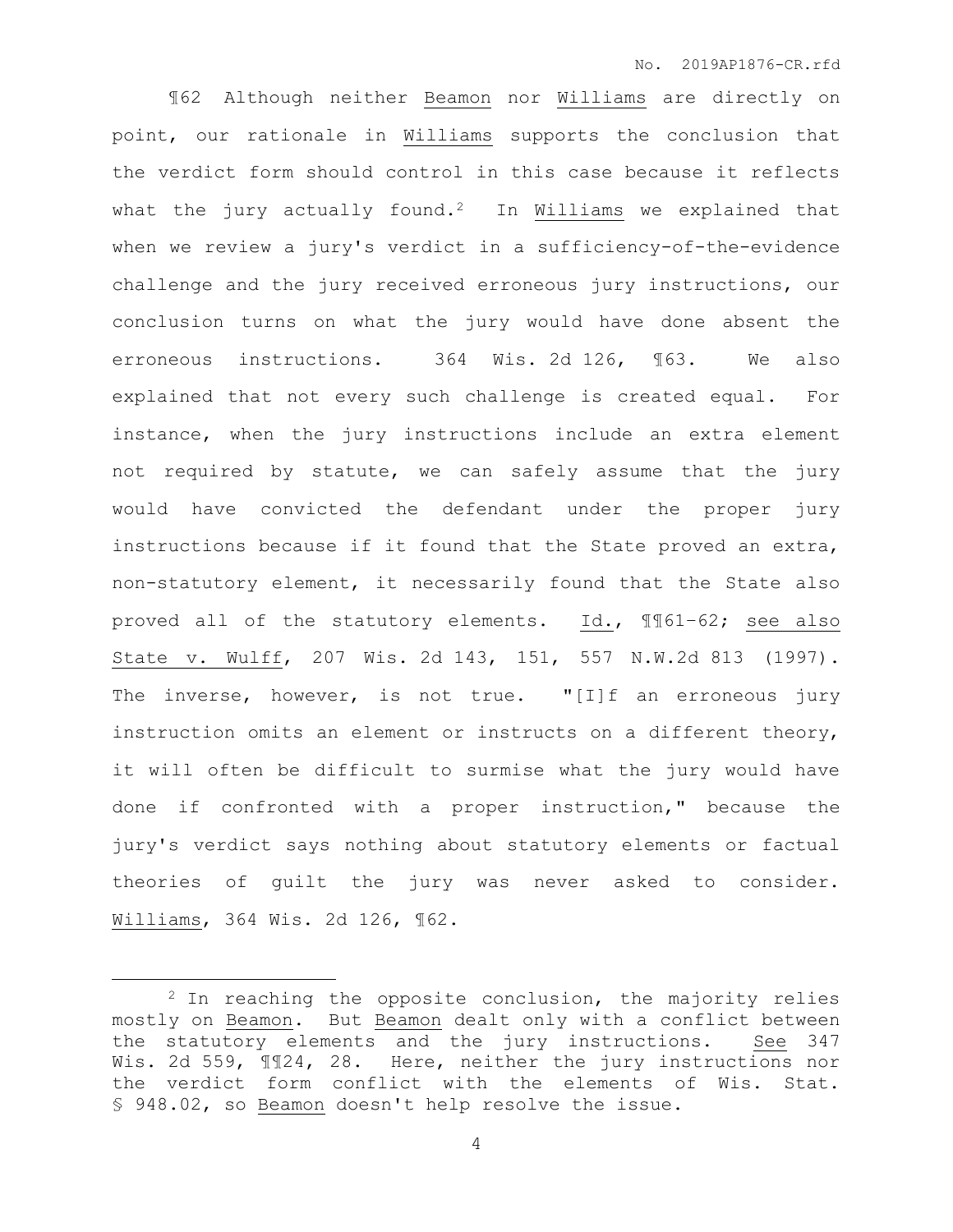¶63 Applying that rationale to this case, the court should test the sufficiency of the evidence against the verdict form because that is the only evidence of what the jury actually found.3 See id. A verdict form reflects the jury's actual findings based on the evidence, while the jury instructions only inform the jury about the law it must apply when making those findings. Here, the jury was correctly instructed that, as defined in Wis. Stat. § 948.01(5), "sexual contact" could include either Coughlin touching one of the victim's penises or one of the victims touching Coughlin's. The State's factual theory at trial included both statutory theories of guilt. But the verdict form shows that, for each count, the jury concluded only that Coughlin had touched a victim's penis during the relevant time periods. See Williams, 364 Wis. 2d 126, ¶62. Accordingly, in evaluating whether there is sufficient evidence to support the jury's verdict, we should evaluate whether, viewing the evidence most favorably to upholding the verdict, a reasonable jury could have found beyond a reasonable doubt that Coughlin touched the relevant victim's penis during each relevant time period. See id., ¶63.

#### II

¶64 All of that said, even if the court evaluates the evidence against the jury instructions, it is still insufficient to support the jury's guilty verdict. When we review a

 $\overline{a}$ 

<sup>&</sup>lt;sup>3</sup> The opposite is likely true if the verdict form includes a theory of guilt that was not part of the jury instructions; that is, the verdict form is over-inclusive. See Williams, 364 Wis. 2d 126, ¶¶60–61; Wulff, 207 Wis. 2d at 151.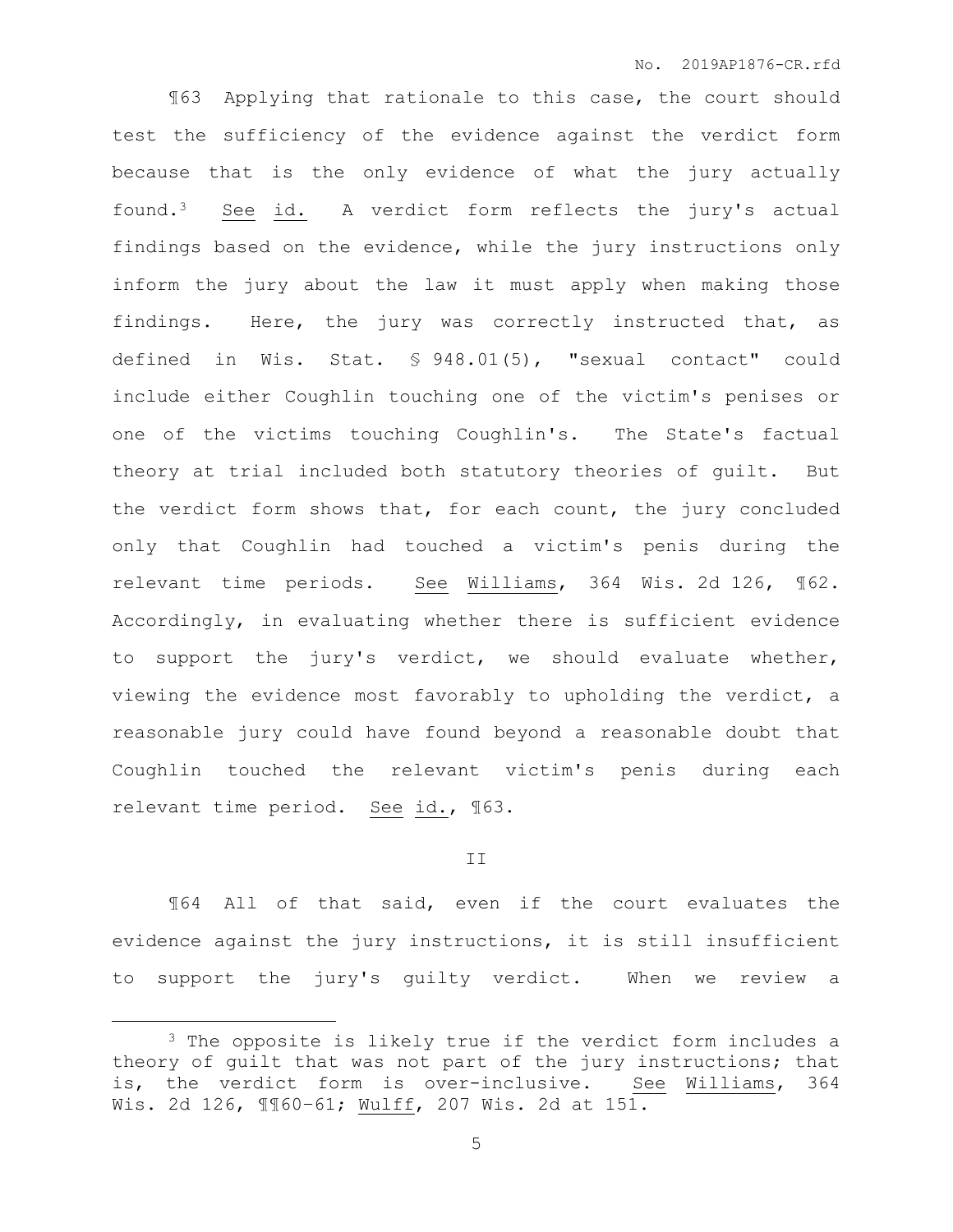sufficiency-of-the-evidence challenge, we "give deference to the jury's determination and view the evidence in the light most favorable to the State." See, e.g., State v. Long, 2009 WI 36, ¶19, 317 Wis. 2d 92, 765 N.W.2d 557. Coughlin was charged under Wis. Stat. § 948.02(1) and (2), for which the key element is "sexual contact . . . with a person who has not attained the age of 16." And consistent with the definition of "sexual contact" in § 948.01(5), the State alleged that Coughlin intentionally touched the victims' penises or had them touch his. It also alleged that, for each count, such conduct occurred during specific time periods, each comprising no more than four months. Thus, to sustain Coughlin's convictions, the record must contain evidence that, viewed in the light most favorable to the State, would allow a reasonable jury to conclude beyond a reasonable doubt that during the specific months alleged for each count, Coughlin either intentionally touched that victim's penis or that victim intentionally touched Coughlin's penis at his direction. See, e.g., Long, 317 Wis. 2d 92, ¶19.

¶65 The majority wrongly concludes that just because there is evidence that Coughlin had criminal sexual contact with the victims at some point, the jury could infer that such contact occurred during each specific time period. In doing so, the majority papers over the ambiguous testimony regarding exactly what kind of sexual activity happened when. Specificity matters because some of the sexual activity the victims testified to fits the charges of second-degree sexual assault, but some does not. Likewise, it's unclear that the conduct that fits the sexual-assault charge occurred during the charged time periods.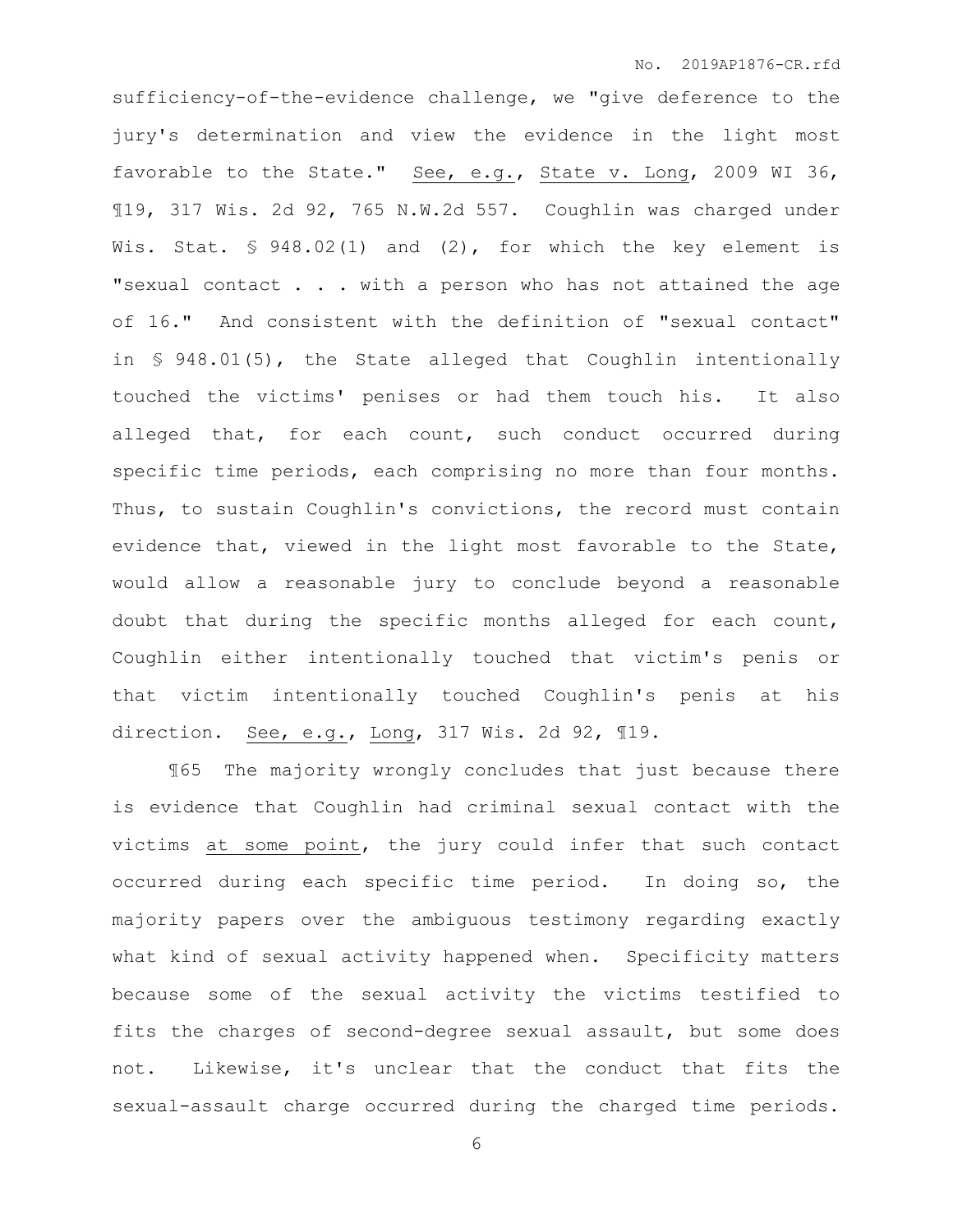These ambiguities are not "beside the point," see majority op., ¶48 n.22; they are the point. The jury's guilty verdict cannot be sustained based on the victims' testimony that "some sort of abuse occurred during each charged time period." See id., ¶39 (emphasis added). There must be evidence on which the jury could rely to conclude beyond a reasonable doubt that the specific kind of abuse with which Coughlin was charged——"sexual contact" as defined in Wis. Stat. § 948.01(5)(a)-occurred with respect to each victim during each charged time period. See State v. Hall, 53 Wis. 2d 719, 723, 193 N.W.2d 653 (1972) (reversing defendant's conviction because, although there was evidence committed some crime, the evidence was insufficient that he committed the specific crime with which he was charged). Because there is not, the jury could not find Coughlin guilty beyond a reasonable doubt. See Wulff, 207 Wis. 2d at 151–54.

¶66 The evidence shows that different kinds of sexual abuse occurred for many years, but it is unclear about exactly what form that abuse took and when it happened. There is certainly evidence that Coughlin engaged in sexual contact with the victims at some point. As the majority correctly points out, there is testimony that Coughlin touched the victims' penises or they touched his. See majority op., ¶38 n.13. Both victims also testified, however, that other sexual activity occurred during each time period that does not fit the charge of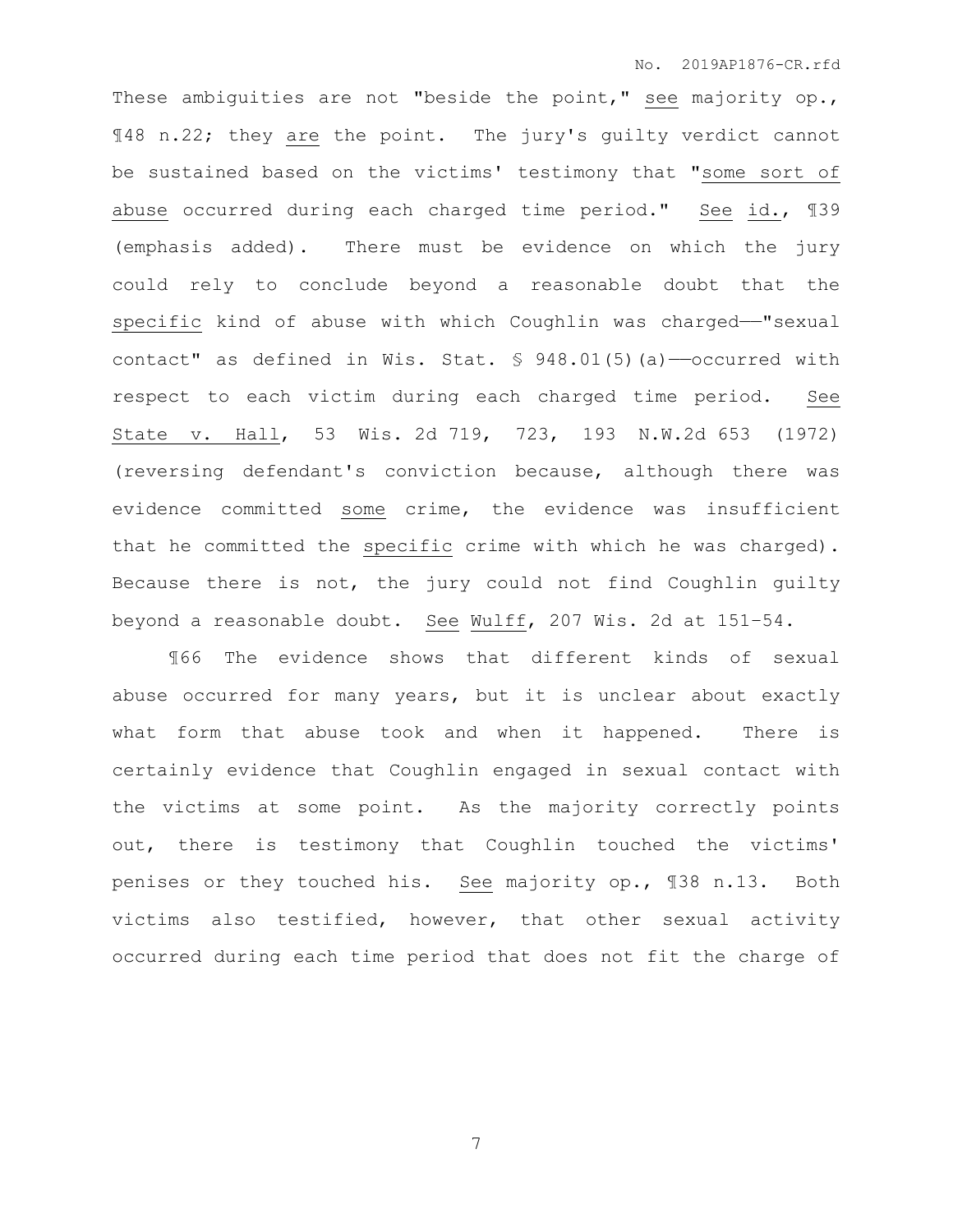second-degree sexual assault of a child.<sup>4</sup> For instance, A.F. testified that on some occasions he, J.C., and Coughlin masturbated together, but he and J.C. did not touch Coughlin's penis nor did he touch theirs. J.C. testified that sometimes when he went deer shining with Coughlin, Coughlin would "masturbate whoever was in the front seat, or he would try to, and himself." The statutes under which Coughlin was charged, Wis. Stats. § 948.02(1) and (2), criminalize neither attempted sexual contact with children nor their self-masturbation, even if done at the defendant's instruction.<sup>5</sup> Other statutes do, such as § 948.07 (sexual enticement) or § 948.10 (exposing genitals), but the State neither charged Coughlin with those offenses nor amended the charges at the close of the evidence. What the court is left with then is evidence showing that sometimes Coughlin committed second-degree sexual assault as charged and sometimes he didn't. It fell to the State to clear up that ambiguity and prove beyond a reasonable doubt that, during each

 $\overline{a}$ 

<sup>4</sup> A third victim testified about Coughlin's conduct with J.C. and A.F. His testimony, like J.C.'s and A.F.'s, identified conduct both criminal and not criminal but was ambiguous as to which conduct occurred when. Therefore, the jury could not infer from this victim's testimony that Coughlin committed second-degree sexual assault against either J.C. or A.F. during the specific months the State alleged.

<sup>5</sup> Self-masturbation is covered by the definition of "sexually explicit conduct" in Wis. Stat. § 948.01(7), but such conduct does not constitute second-degree sexual assault unless it also meets the definition of "sexual contact" in  $$ 948.01(5)(a)$  or "sexual intercourse" in  $$ 948.01(6)$ . See Wis. Stat. § 948.02(2). Self-masturbation is also likely covered by § 948.10, which makes it a felony for a person to either expose his genitals to a child or cause a child to expose the child's genitals. The State, however, charged Coughlin only under § 948.02(1) and (2).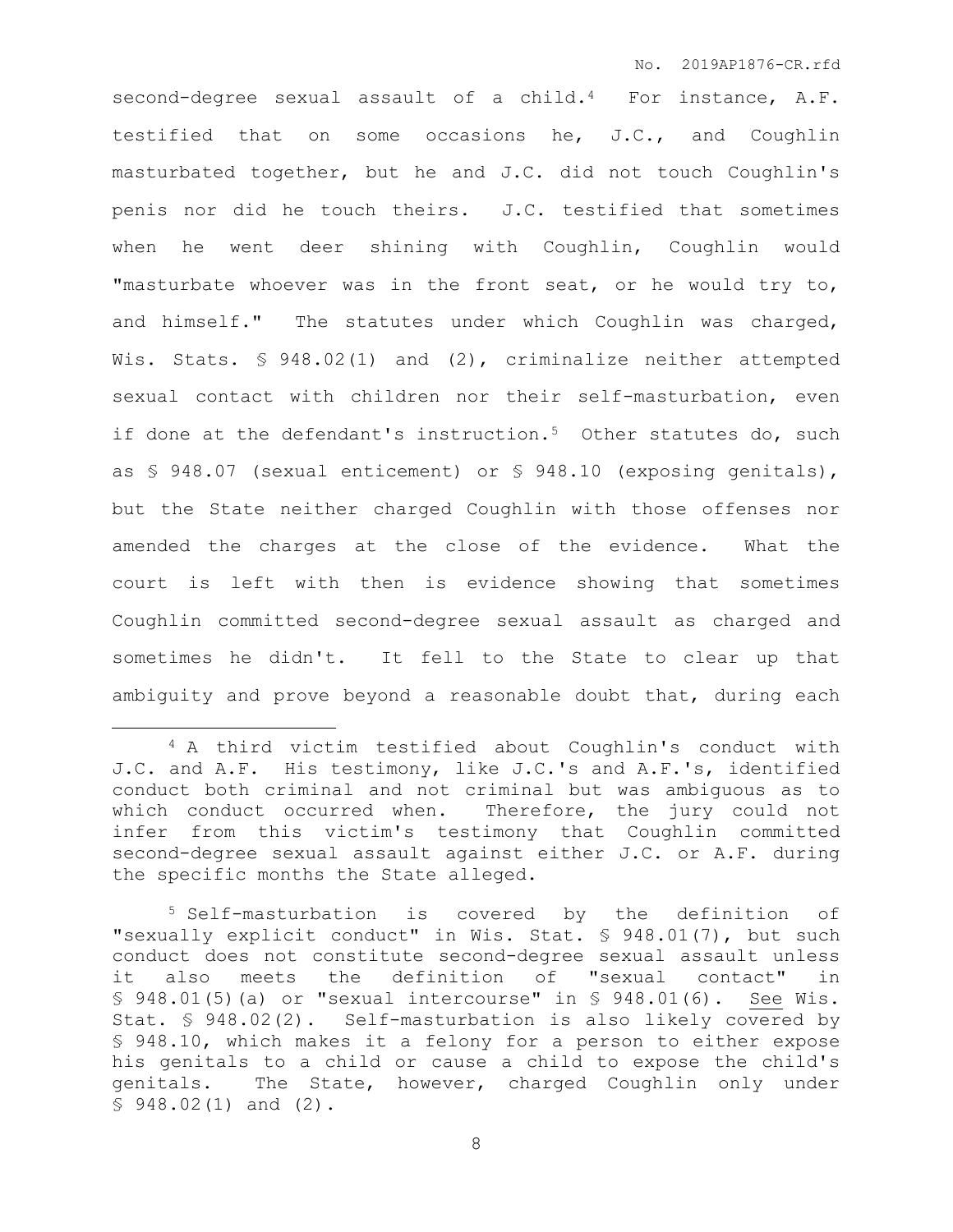specified time period, Coughlin engaged in sexual contact as defined by § 948.01(5)(a).

¶67 The State failed to meet that burden on all counts. For the counts related to J.C., see majority op., ¶9 n.8, the prosecutor's questioning regarding the particular time periods directly followed a series of questions about whether Coughlin had performed oral sex on J.C. or any of the other victims. J.C. testified that Coughlin had tried but had not done so. The prosecutor then asked whether "this" happened during the fall of 1989 (count 7), to which J.C. answered, "yes." Regarding counts 8, 9, and 11, the prosecutor asked J.C. whether "it" happened during each of the relevant time periods, to which J.C. again answered, "yes." The only reasonable inference from this series of questions is that, during each time period, Coughlin asked to perform oral sex on the victims and they refused. That is attempted sexual contact, evidence of which is insufficient to support an inference that Coughlin actually engaged in sexual contact as defined by § 948.01(5)(a) during the time frames relevant to counts 7–9 and 11.

¶68 To be sure, J.C. testified that Coughlin engaged him in some "sexual activity" on a regular basis during the relevant time periods. But "sexual activity" is a broad term undefined by statute, and it is not necessarily "sexual contact" as defined by  $\frac{1}{5}$  948.02(2)—a crucial distinction the majority ignores. J.C. testified that he went deer shining with Coughlin "a lot of times over the years," and that when he did, he and Coughlin would "definitely usually" masturbate: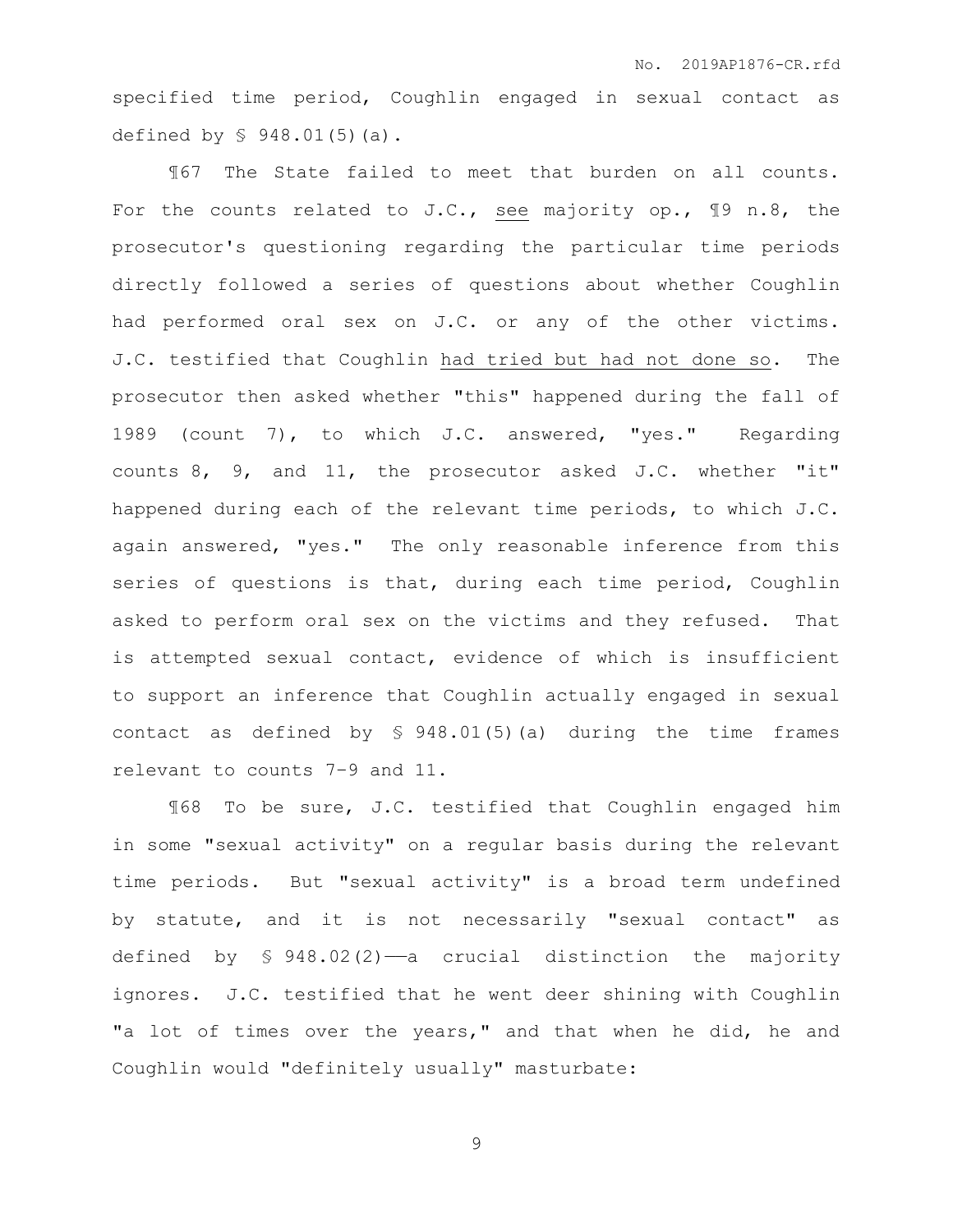No. 2019AP1876-CR.rfd

- State: And was it each person masturbating themselves or would something else happen?
- J.C.: [Coughlin] would either masturbate whoever was in the front seat, or he would try to, and himself.
- State: [W]ould he ask somebody to masturbate him on occasions?
- J.C.: Yeah. He would ask, but I never saw anyone actually do it.
- State: Okay. So that never happened when you were along?
- J.C.: No.
- State: But did you observe him masturbating someone in the front seat?
- J.C.: Yeah.
- State: Did he ever masturbate you while you were in the front seat?
- J.C.: Yes.
- State: And [the third victim]?
- J.C.: Yes.
- State: And [A.F.]?
- J.C.: Yes.
- . . .
- State: Okay. And how often did you go shining with [Coughlin] and [the third victim] and/or [A.F.]?
- J.C.: A lot of times over the years. But I couldn't say for sure how many times per given year.
- State: Okay. Was it something that happened once a month, more than once a month, less than on[c]e a month?
- J.C.: I would say more than once a month during the late summer and fall.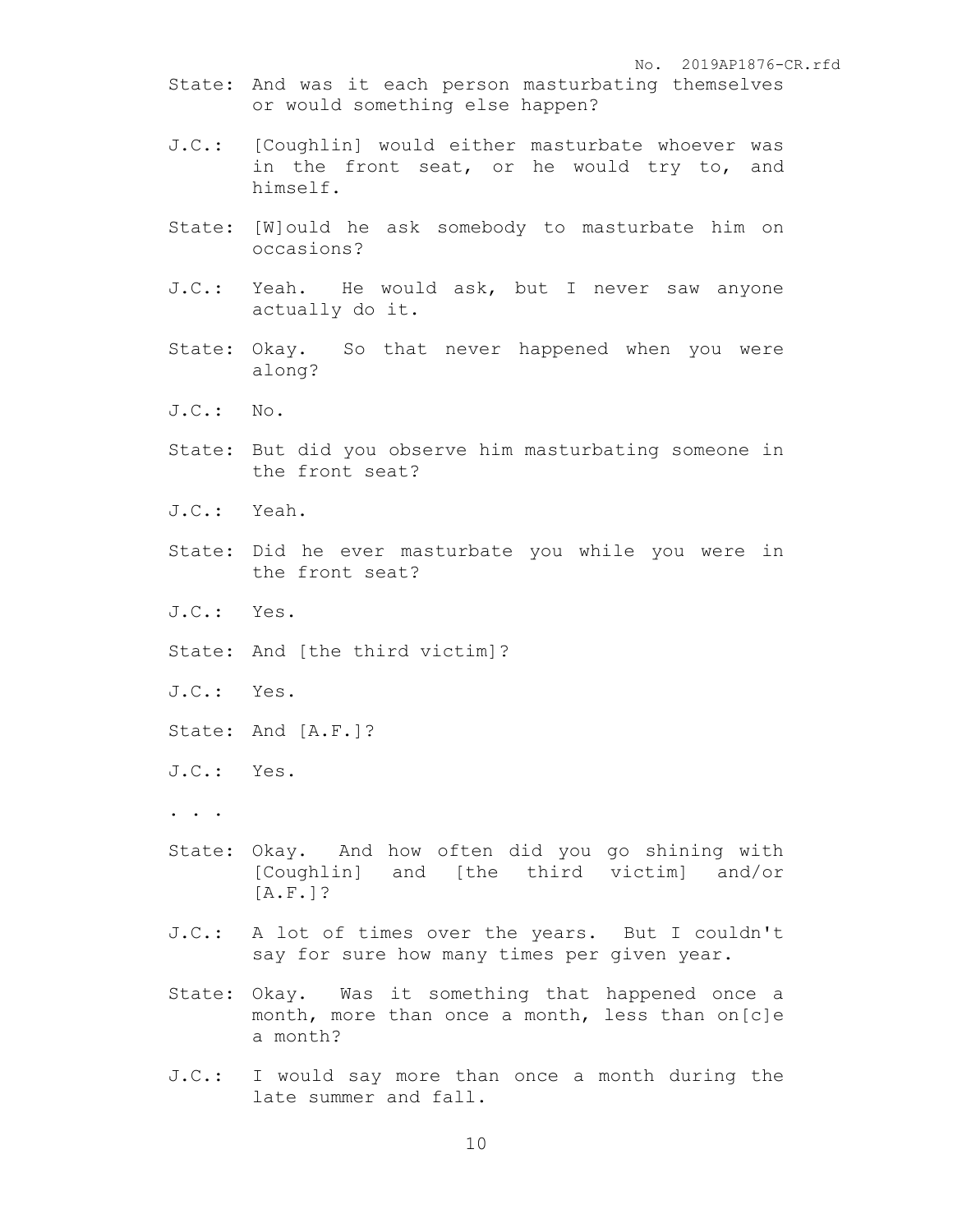No. 2019AP1876-CR.rfd

State: Okay. And would it always end up with you guys parking somewhere and having everybody masturbate?

J.C.: Definitely usually.

This testimony, which is representative of the State's questioning of the other victims, establishes that some of the times that J.C. went deer shining with Coughlin, Coughlin would masturbate J.C., which is sexual contact under § 948.01(5)(a) and therefore second-degree sexual assault under § 948.02(2). Other times, J.C. and Coughlin would each masturbate themselves, which is not sexual contact and therefore is not second-degree sexual assault. But there is no evidence from which a reasonable jury could infer that the former occurred during the narrow time periods associated with counts 7–9 and 11. It could only speculate on that point, which is insufficient to sustain the jury's verdict. See State ex rel. Kanieski v. Gagnon, 54 Wis. 2d 108, 117, 194 N.W.2d 808 (1972) ("[T]he defendant cannot be convicted on mere suspicion or conjecture.").

¶69 The State's case on the counts regarding A.F., see majority op., ¶9 n.9, fares no better. A.F. testified that Coughlin assaulted him in Coughlin's car after shining deer, at A.F.'s house, at an industrial business, and at the Lyndon Station firehouse. He testified that the assaults during deershining trips began in 1985—three years before the earliest charged time period——and that sometimes Coughlin and A.F. would masturbate themselves, while other times Coughlin would masturbate A.F. As for the assaults in the house, A.F. testified that they would happen "weekly" and that they would "typically" involve Coughlin "watching [A.F.] masturbate,"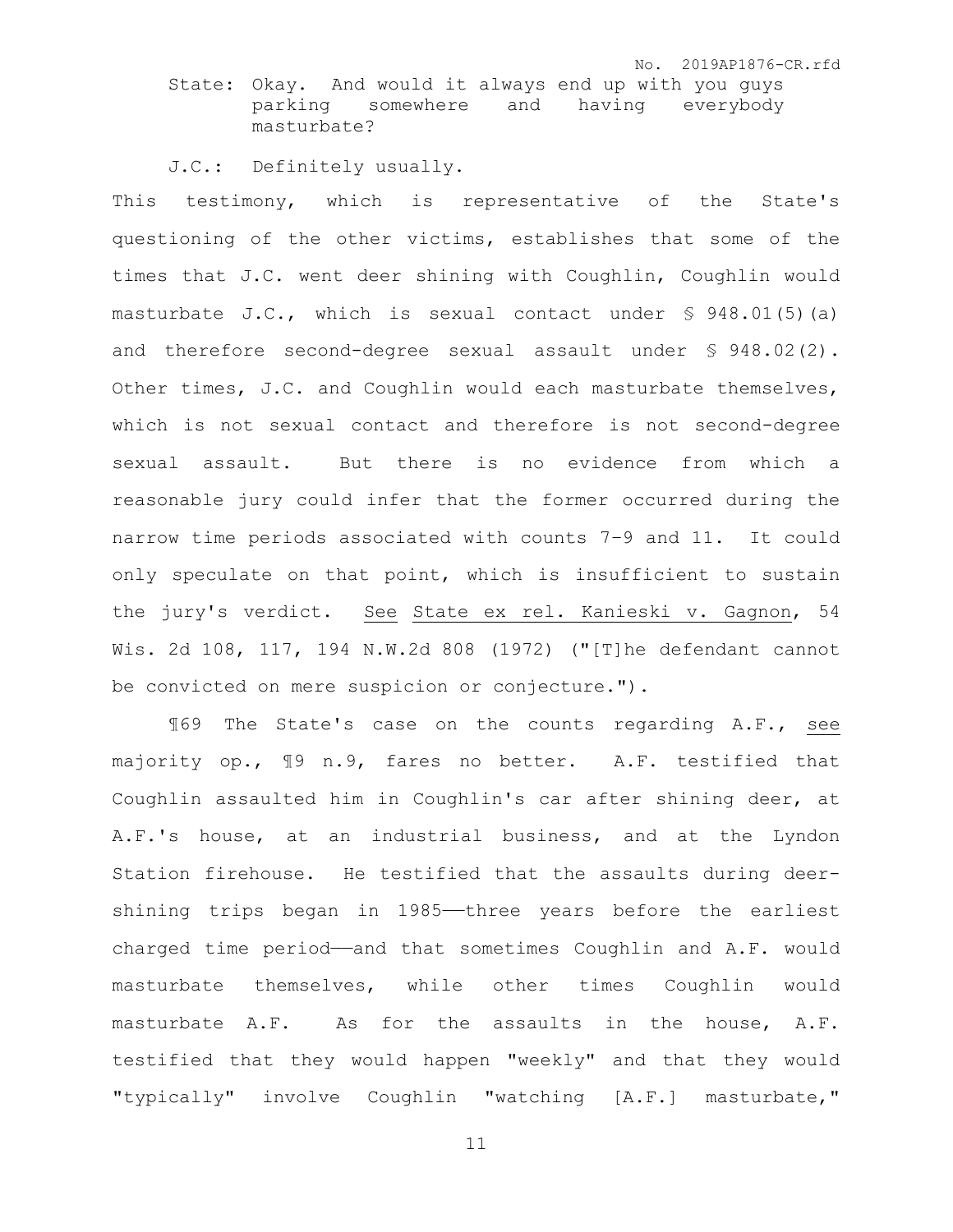although "at times" Coughlin would ask A.F. to masturbate him. At the industrial business, A.F. testified that, there, Coughlin only "asked [A.F.] to masturbate." And at the firehouse, Coughlin "would want to masturbate" after playing pool with A.F.

¶70 Of those instances, only the times that Coughlin masturbated A.F. after shining deer constitute sexual conduct for the charge of second-degree sexual assault. But, per A.F.'s testimony, that could have happened as early as 1985, and the State never clarified whether that specific conduct occurred during the short, specific time periods related to each count from 1989 through 1994. The State's questioning on that point was again ambiguous, asking A.F. whether, during the time period associated with each count, Coughlin "had [A.F.] engage in some type of sexual activity" (emphasis added). But again, not all sexual activity A.F. described is criminal under § 948.02(2). Thus, even viewing the evidence in the light most favorable to the State, a reasonable jury could not have found beyond a reasonable doubt that Coughlin committed second-degree sexual assault against A.F. during the specified time periods.

#### III

¶71 Criminal defendants have a high bar to clear when challenging their convictions on sufficiency-of-the-evidence grounds. But that standard does not relieve the State of its duty to clear the equally high bar of proving a defendant is guilty beyond a reasonable doubt. Here, the State failed to do so regarding the specific time periods associated with